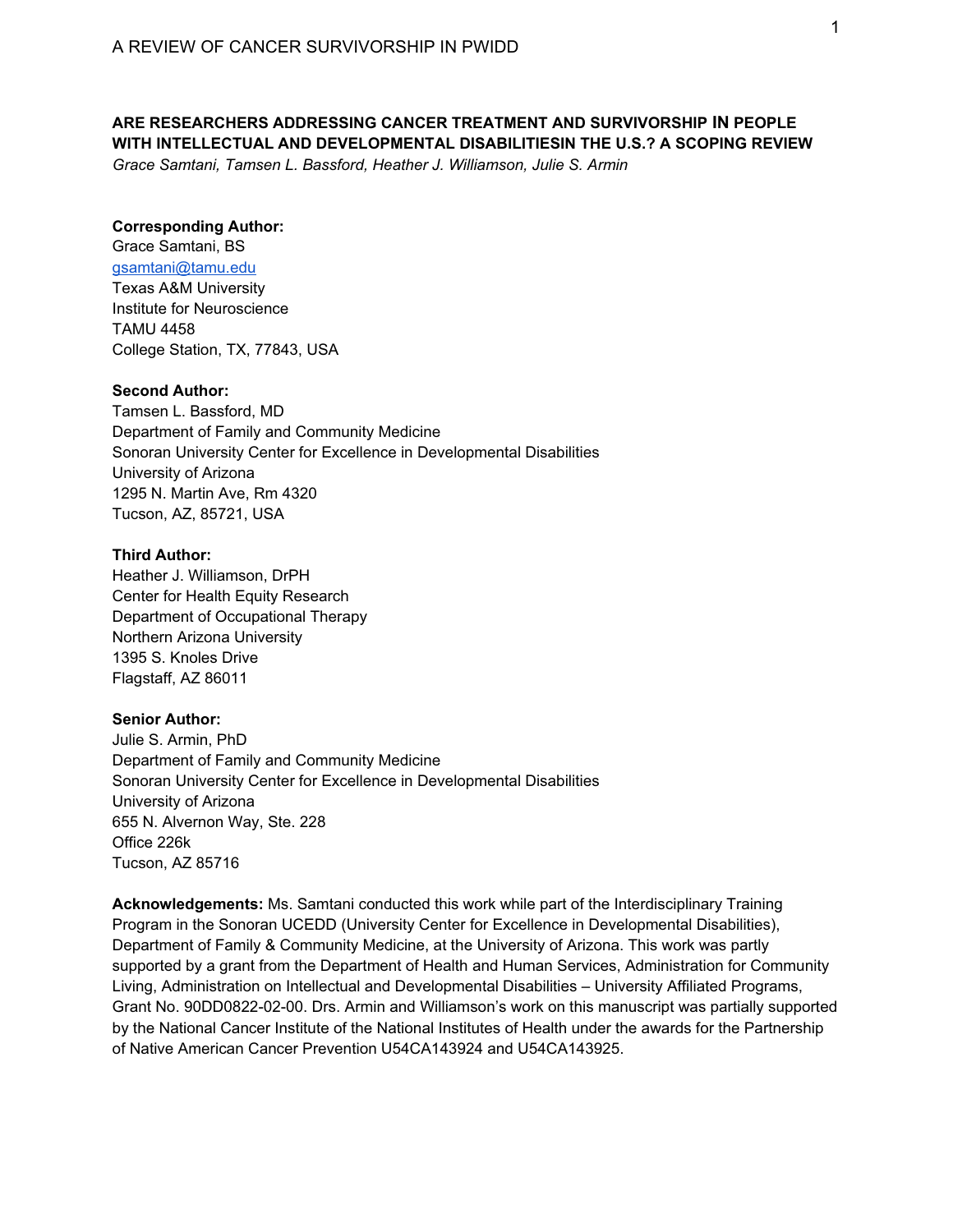**ARE RESEARCHERS ADDRESSING CANCER TREATMENT AND SURVIVORSHIP AMONG PEOPLE WITH INTELLECTUAL AND DEVELOPMENTAL DISABILITIESIN THE U.S.? A SCOPING REVIEW**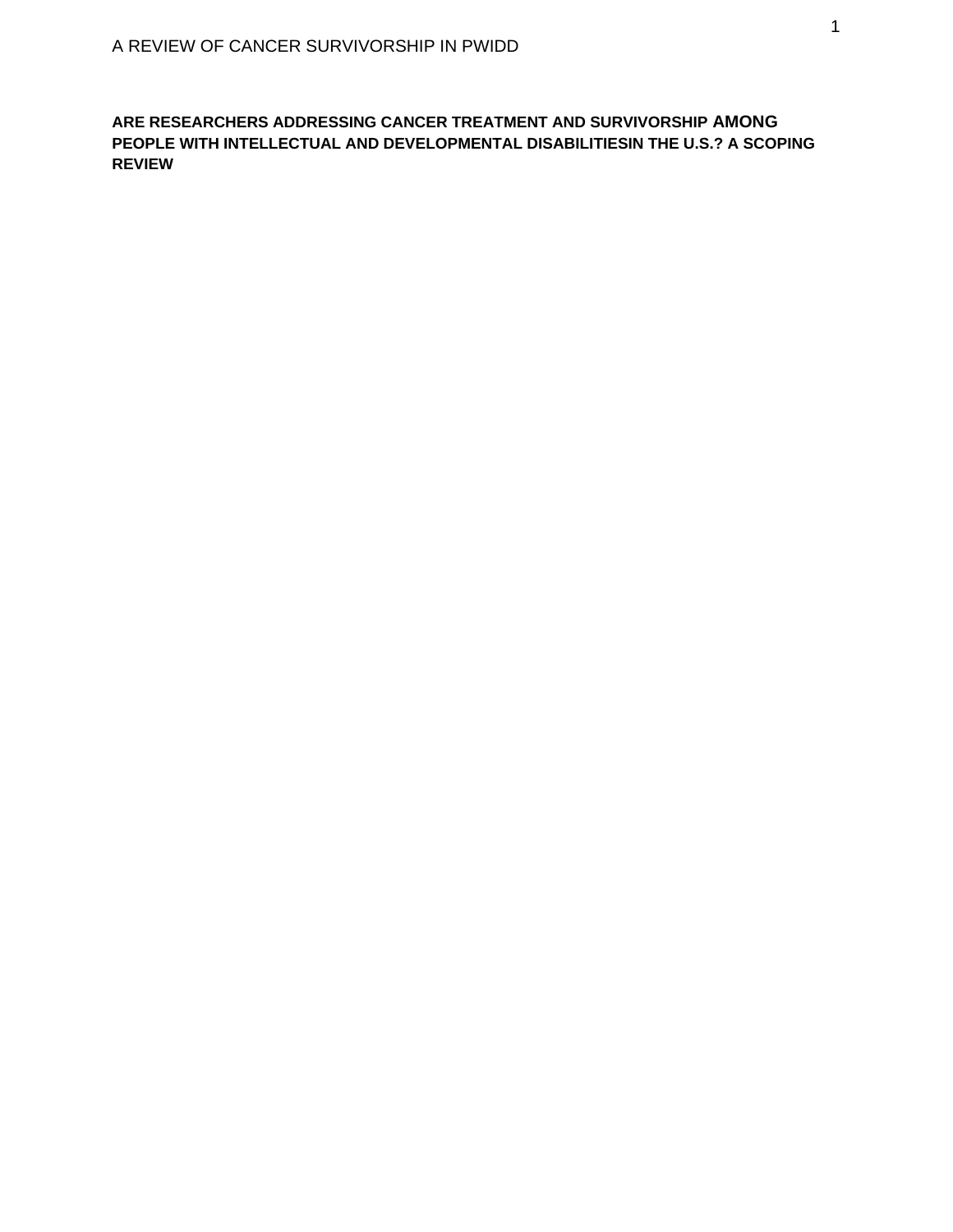## **Abstract**

People with intellectual and developmental disabilities (PWIDD) often encounter barriers in the health care system when seeking general and specialized medical care. Literature has shown that PWIDD experience a lack of proper screening for and prevention of cancer compared to the general population. However, less is known regarding the cancer care and survivorship of PWIDD, especially in the United States. In this review, we examine what is currently known about the primary, psychosocial, and palliative care of PWIDD diagnosed with cancer. Our analyses reveal an immediate need for improvement in caregiver support, collaboration amongst health care providers, and ethical approaches to information disclosure for this population, as well as the establishment of more reliable standards of care through additional research with PWIDD.

*Keywords:* disability, developmental, intellectual, cancers, treatment, review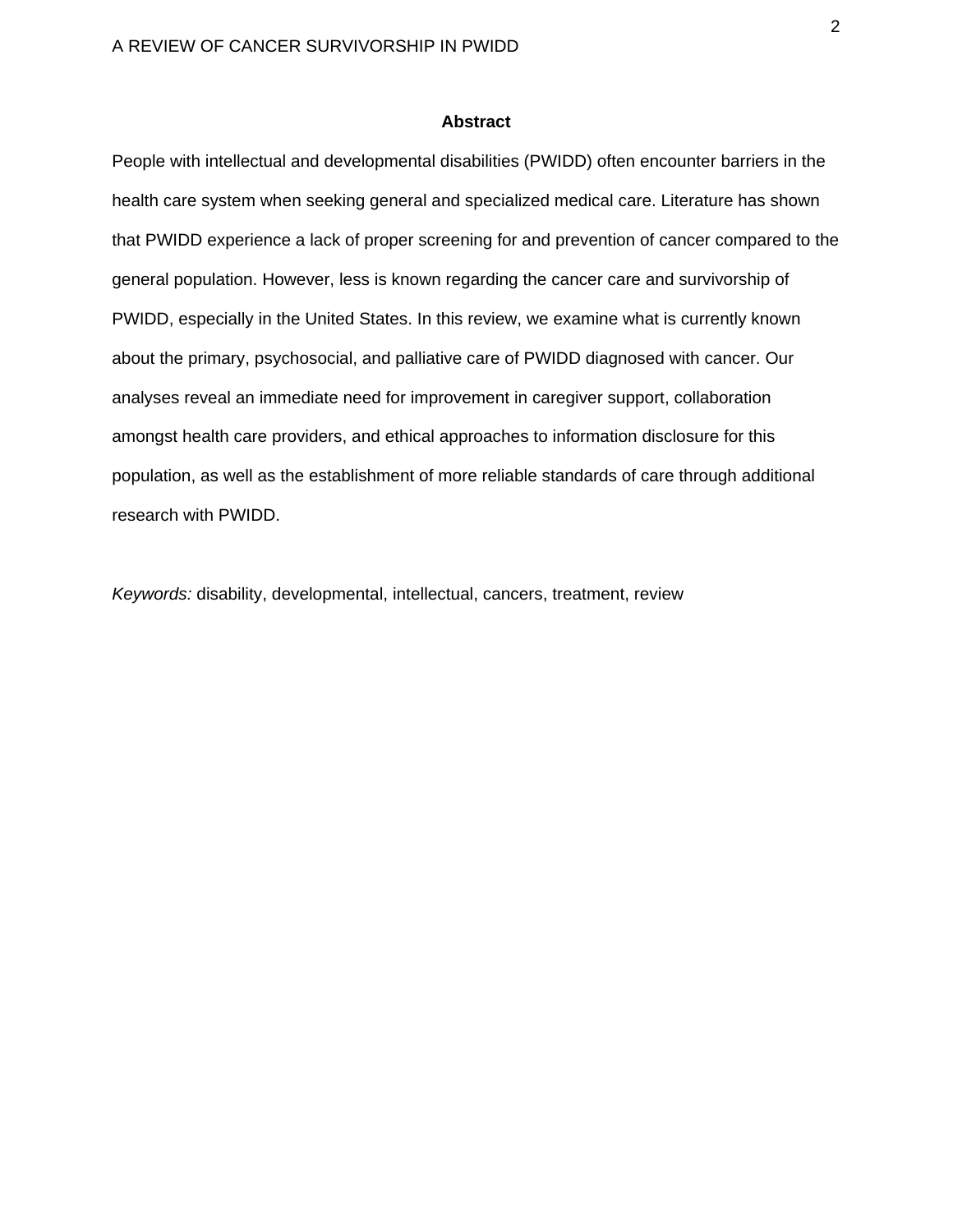Despite national calls for better care for cancer survivors (Institute of Medicine, 2006), survivorship is understudied in vulnerable and underserved populations, such as people with disabilities (Maly, Liang, Liu, Griggs, & Ganz, 2017). Although recognized as a population that experiences health disparities, people with disabilities are a significantly heterogeneous group, with a variety of impairments that shape their needs and preferences and which challenge health care providers to provide culturally competent care (Butler et al., 2016). Moreover, the lumping of people with intellectual and developmental disabilities (PWIDD) together may create lacunae in identifying the special concerns of patients who require highly individualized care. While this review of the literature includes both developmental and intellectual disabilities within its scope, we made every attempt to note when research specifically focuses on one population or the other. Our multidisciplinary team, which brought together the perspectives of cancer and disability researchers, a disability practitioner, and a primary care physician, conducted this review to examine the extant research regarding cancer survivorship and PWIDD in order to assess and recommend areas for future research.

Previous literature describes the barriers to good health and health care access (Williamson, Contreras, Rodriguez, Smith, & Perkins, 2017), for adults with intellectual disabilities (ID), particularly in the areas of sexuality and reproduction (Greenwood & Wilkinson, 2013), cancer prevention and screening (Greenwood & Wilkinson, 2013; Wilkinson & Cerreto, 2008), and living with chronic disease (Flynn, Hulbert-Williams, Bramwell, & Hulbert-Williams, 2015b). Studies showed patterns of incidence of certain types of cancer in subpopulations of PWIDD, such as increased risk of leukemia and lower risk of solid tumors (other than testicular cancer) in people with Down Syndrome (Hasle, Friedman, Olsen, & Rasmussen, 2016). However, population-based research showed that the age- standardized cancer incidence among people with intellectual disabilities (including Down syndrome) was not significantly different from the general population (Sullivan, Hussain, Threlfall , & Bittles, 2004). Furthermore, PWIDD were more likely to be overweight or obese, which potentially put them at risk for cancer (Bhaumik,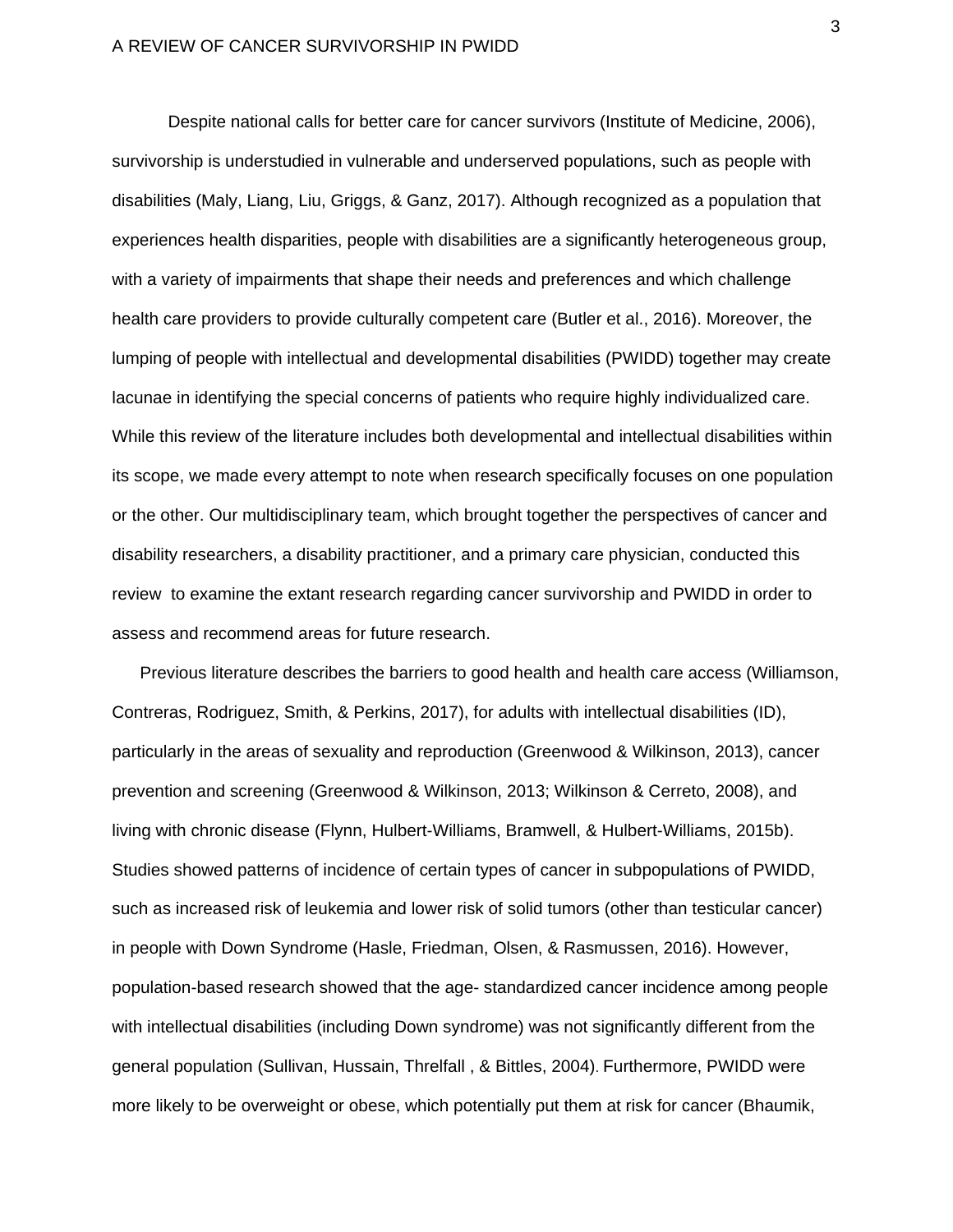Watson, Thorp, Tyrer, & McGrother, 2008; Draheim, 2006; Reichard & Stolzle, 2011; Reichard, Stolzle, & Fox, 2011).

Cancer control is often depicted as a continuum, from primary and secondary prevention (screening), to diagnosis, treatment and survivorship, which includes end of life (Figure 1). Previous studies indicated that breast, cervical, and colorectal cancer screening rates are lower in PWIDD (Brown, Plourde, Ouellette-Kuntz, Vigod, & Cobigo, 2016; Ouellette-Kuntz, Cobigo, Balogh, Wilton, & Lunsky, 2015; Ouellette-Kuntz, Coo, Cobigo, & Wilton, 2015; Parish, Swaine, Luken, Rose, & Dababnah, 2012; Parish, Swaine, Son, & Luken, 2013a, 2013b; Tretarre et al., 2017). Additional individual and systemic barriers to the early diagnosis of cancer in PWIDD (Satge, Kempf, Dubois, Nishi, & Tredaniel, 2016), included the lack of proper communication of healthcare information among patients and caregivers (Maly et al., 2017), patient fear or anxiety (Truesdale-Kennedy, Taggart, & McIlfatrick, 2011), and provider bias (Tyler, Zyzanski, Panaite, & Council, 2010). In response to these findings, specific interventions were developed to reduce barriers and facilitate necessary cancer screening in particular for women with IDD (Swaine, Parish, Luken, Son, & Dickens, 2014).

 Less research exists about the cancer treatment and survivorship needs of PWIDD. Researchers have noted the lack of accessible cancer information for PWIDD, and found that these patients had a desire for information, for emotional support, and for facilitated discussion about their experiences with cancer (Collins, McClimens, Mekonnen, & Wyld, 2014); (Tuffrey-Wijne, Bernal, Jones, Butler, & Hollins, 2006). As the general population of people treated for cancer grows – estimated to be more than 43.8 million worldwide (International Agency for Research on Cancer, 2018)– it is imperative to prepare for and address the specific needs of subpopulations that may require extra support (Miller et al., 2016).

According to the Institute of Medicine (2006), good survivorship care requires efforts toward cancer prevention (e.g. lifestyle changes), surveillance (e.g. monitoring for spread or recurrence), management of the effects of cancer and its treatment, and coordination between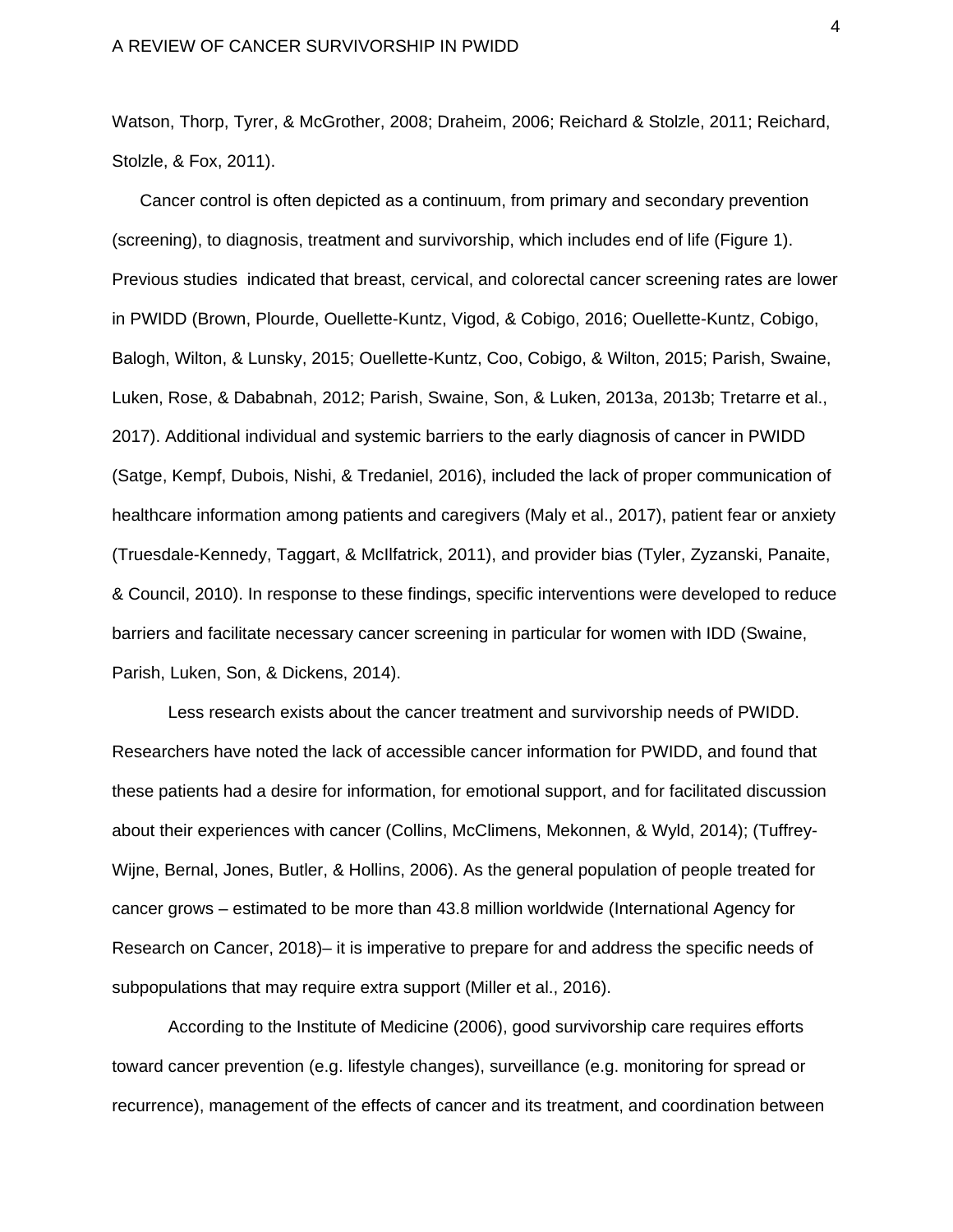specialists and primary care. Research with the general population of cancer survivors outlines social and behavioral barriers to survivorship care in the U.S., due to a fragmented health care delivery system, lack of patient and provider awareness of the issues specific to cancer survivorship, and poor patient-provider communication (Institute of Medicine 2005). Moreover, international concern regarding the methods for ensuring quality of care during survivorship (Grunfeld, 2006) saw countries like the UK implementing survivorship models in national health systems (Oeffinger et al., 2014). However, less is known regarding social and behavioral barriers to cancer survivorship care among vulnerable populations, including PWIDD. Using the Institute of Medicine's (2006) definition of survivorship as beginning at the point of diagnosis, the purpose of this scoping review is to explore the extant social and behavioral research of cancer survivorship, beginning with cancer treatment for PWIDD. The fairly large body of literature addressing health promotion/prevention and surveillance can be informative for providers in managing the care of PWIDD in survivorship; however, here, we include research regarding health promotion/cancer prevention and surveillance only if it expressly addresses those concerns in the survivor population.

#### **Methods**

To assess what is currently known about social and behavioral issues in cancer treatment and survivorship amongst PWIDD, we employed a three-stage method for a scoping review of the literature. Scoping reviews are beneficial for mapping out the depth and breadth of methodologically diverse literature on a topic (Levac, Colquhoun, & O'Brien, 2010). The first two stages, outlined in Figure 2, involved identifying appropriate literature, whereas the third stage required a review and analysis of the relevant findings (Levac et al., 2010). We began with a preliminary search of the literature, which was followed by a secondary review and abstraction of data, and a final assessment of the articles that were identified as relevant (Levac et al., 2010).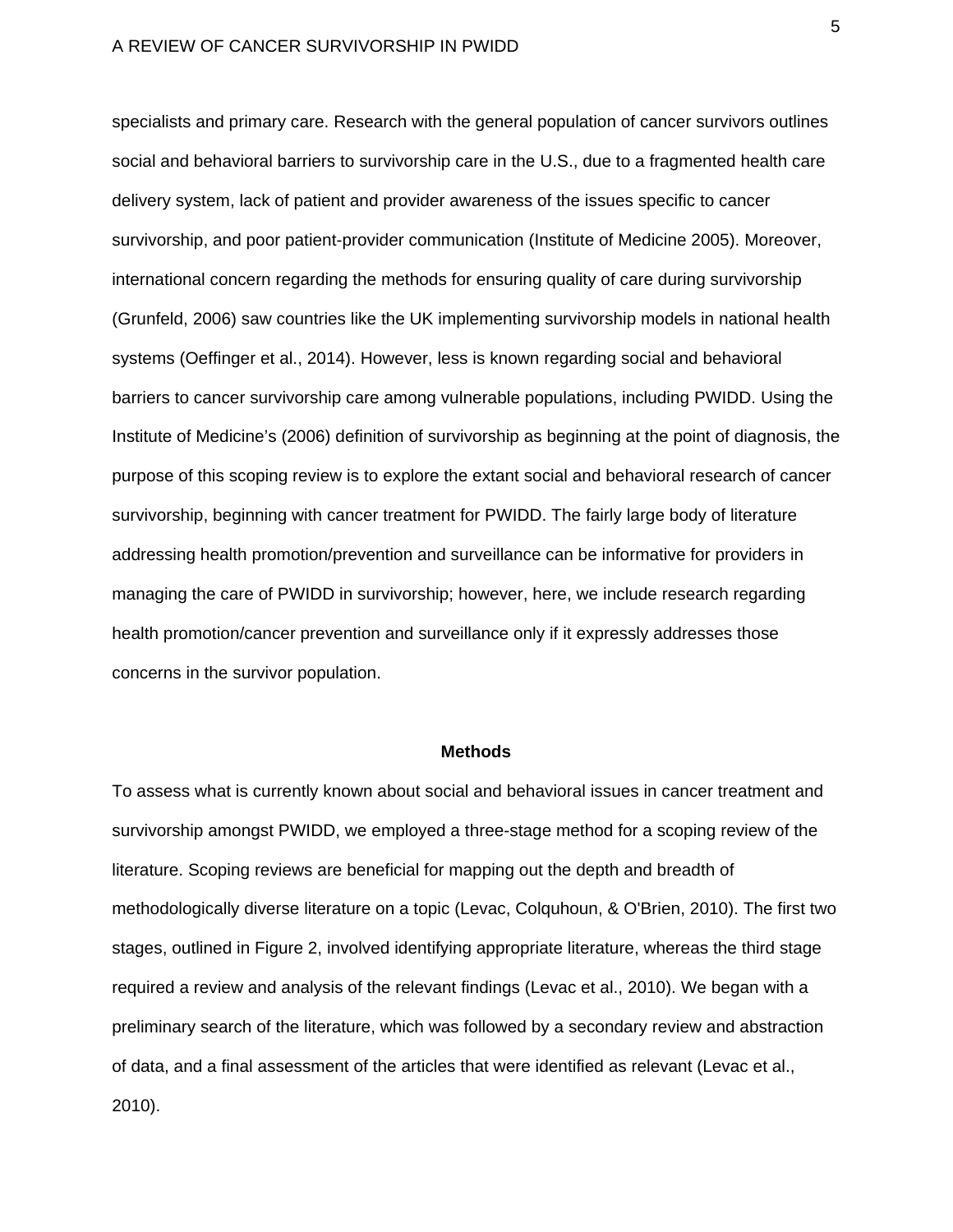

# Figure 1: Cancer Continuum

Diagram of major steps in cancer care process. Adapted from (National Cancer Institute, 2017).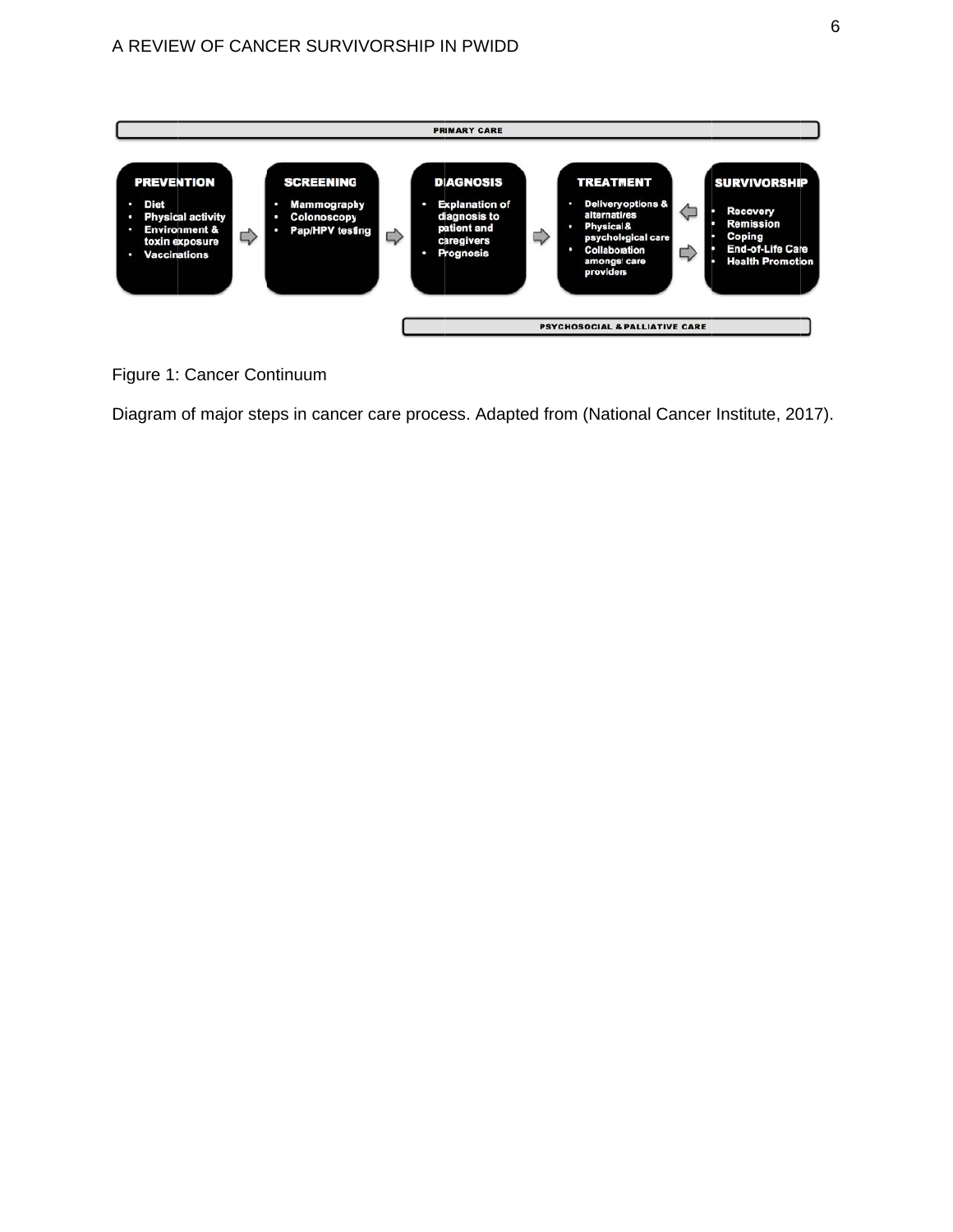

# **Figure 2: Outline of Review Process**

Preliminary search produced 11 full articles; one additional full article was produced upon

further review of references cited (n=12).

## **Stage 1: Scoping Search of the Literature**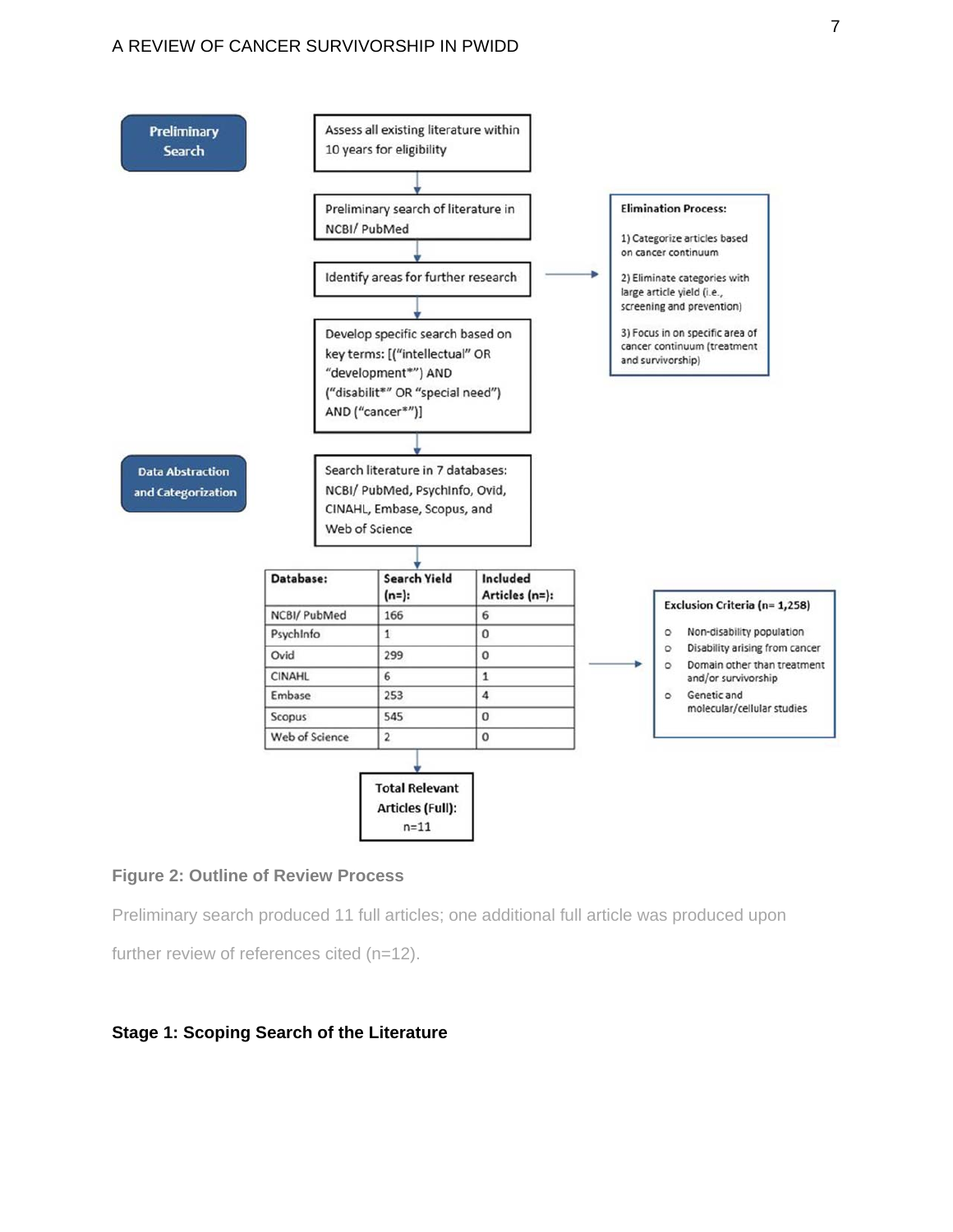We began the review process by establishing the scope of the research domain (Arksey & O'Malley, 2005). Specifically, the initial search examined all existing literature within the last 10 years (2006 – 2016) with a broad focus on all parts of cancer continuum. Since that initial search, the team has added articles that were published in the interim or that we identified in a bibliography scan of the initial sample of articles. The categories included medical risk factors, prevention and screening, diagnosis, treatment, and survivorship.

We created our initial search of the NCBI/ PubMED, PsychInfo, Ovid, CINAHL, Embase, Scopus, and Web of Science databases based on specific parameters and key terms (Fig. 1), which were revised in various combinations to yield the most relevant results. Specifically, we first conducted a Boolean search [("intellectual" OR "development\*") AND ("disabilit\*" OR "special need") AND ("cancer\*")] in the NCBI database. The results of this search were used to determine the distribution of current literature that addresses aspects of the cancer continuum (Arksey & O'Malley, 2005).

## **Stage 2: Identifying Areas for Further Research**

The results of the initial NCBI search were then categorized based on each part of the cancer continuum (Fig. 2), with an additional category of "medical risk factors", as much of the literature investigated specific molecular and cellular predispositions to cancer in people with developmental disabilities. The goal of this approach was to identify areas in the existing literature that could benefit from further research.

We found a large body of literature (hundreds of articles) on the screening and prevention side of cancer care for PWIDD. However, once cancer treatment and survivorship became our focus, these articles were eliminated, leaving the study team to adapt the initial search terms to better suit the focus of the scoping review (Levac et al., 2010). We adapted our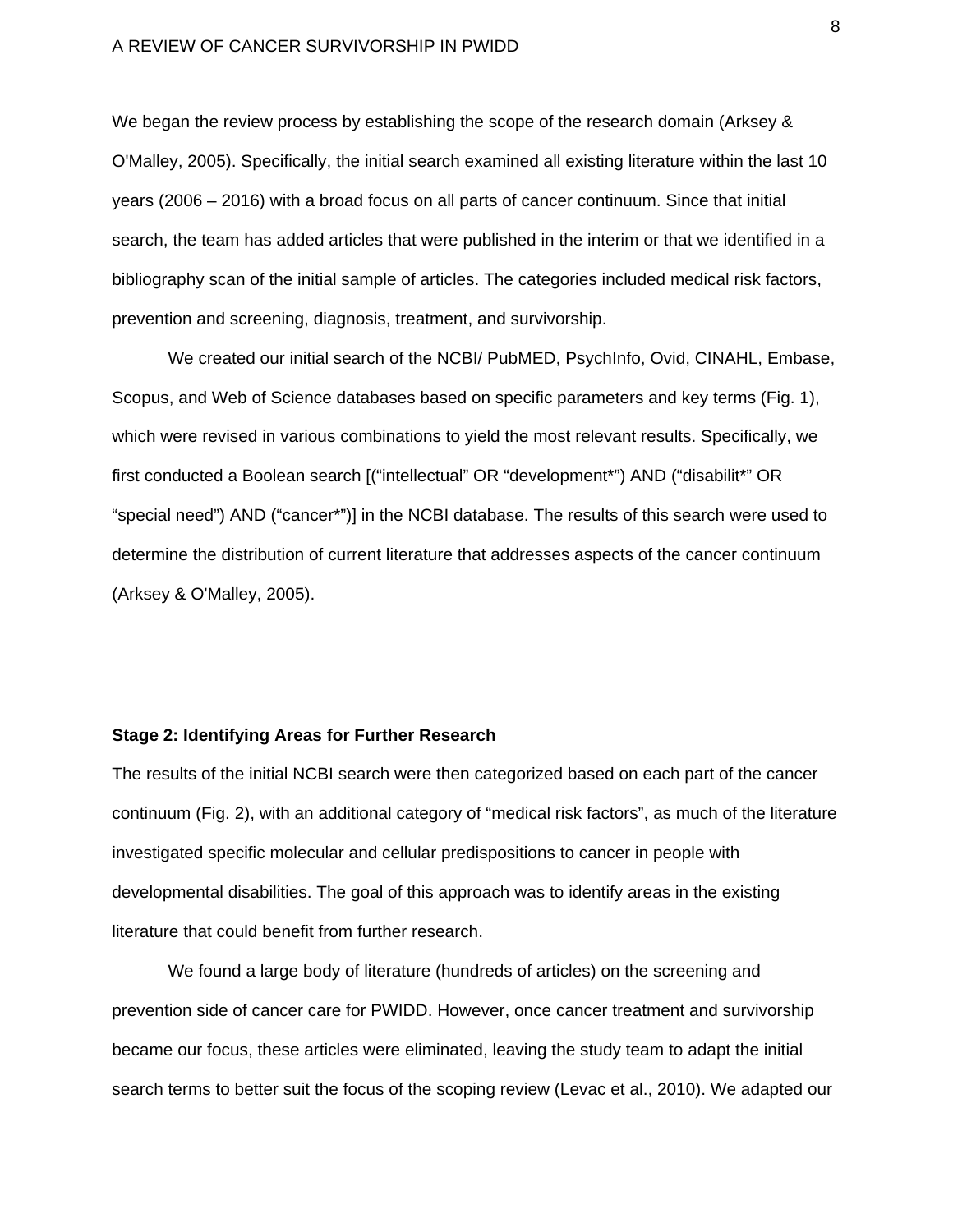initial search strategy to yield a final Boolean search combination of ("intellectual" OR "development\*") AND ("disabilit\*" OR "special need") AND ("cancer\*" and "treat\*" or "therap\*"), which was applied in the seven aforementioned databases using a title and abstract search. This revised search specifically focused on the treatment and survivorship side of this continuum, which involves primary treatment, psychosocial, and palliative care. Prevention and surveillance, which are components of survivorship, are not explicitly addressed in this review.

The refined search yielded 1,272 articles, which was narrowed down to 11 final relevant articles and 3 conference abstracts based on our exclusion criteria (Fig. 1). Further review of references identified one additional article, for a total of 12 relevant articles. It is important to note that this search commonly yielded research exploring the experience of disability manifesting from cancer treatment. However, our intent was to explore cancer survivorship issues experiences by those living with a disability prior to their cancer diagnosis. Furthermore, this search produced articles that focused on cellular medical treatments of cancer, which were also eliminated as they did not align with the research question we sought to address (Levac et al., 2010). While the initial intention was to focus on cancer treatment and survivorship amongst PWIDD in the U.S., the research revealed studies primarily based in other countries. Given the paucity of research in this arena, our research team included all studies regardless of geographic setting.

# **Stage 3: Full Text Review**

We went on to abstract data from the 12 identified articles and 3 conference abstracts into a spreadsheet, which included information such as study methodology, country of origin, disability and cancer diagnoses, inclusion and exclusion criteria, ethical considerations, and study findings. Two researchers reviewed each article separately to collect the data (Levac et al., 2010). These same two researchers then compared their data abstraction results to identify, discuss and resolve any inconsistencies in abstraction. Once abstraction was finalized, the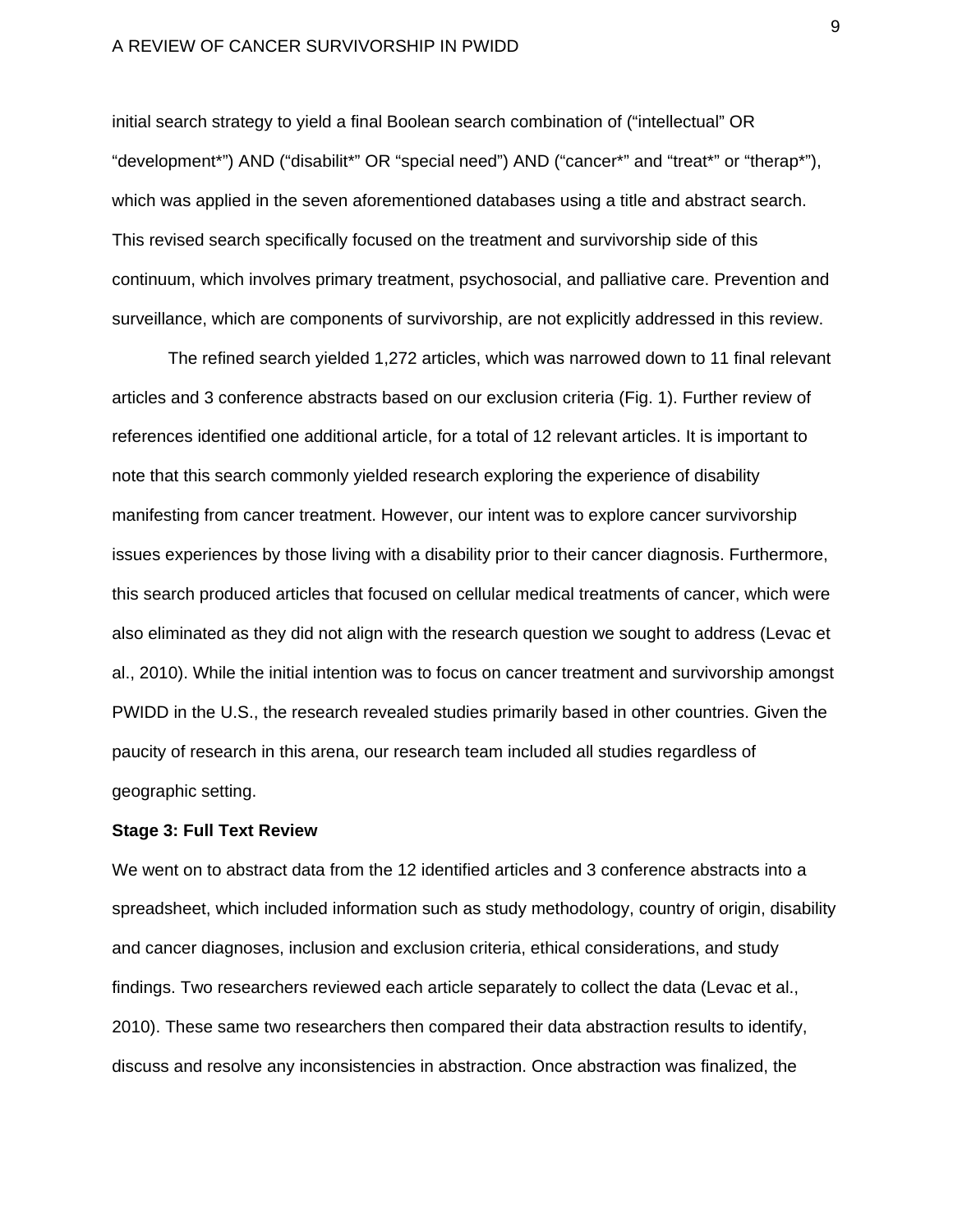authors identified common themes in study findings, determined trends in the literature, and highlighted directions for future research, as described in the Results and Discussion sections.

# **Results**

A detailed review of the relevant literature revealed four major themes: 1) the need to support professional and lay-caregivers of PWIDD diagnosed with cancer; 2) the importance of collaboration among health-care providers; 3) ethical approaches to discussing cancer prognoses with PWIDD; and 4) the need for policies and standards of care for PWIDD with cancer. Generally, the articles highlighted that patients' experience and quality of treatment was dependent on not only the people directly responsible for their healthcare, but also those responsible for higher levels of policy-making that determine methods of practice. Table 1 shows the publications by type, method, and country where the research took place. Of the 12 selected articles, 5 (41.7%) were qualitative, 2 (6.7%) were quantitative; 3 (25.0%) used mixed methods, and 2 (16.7%) were descriptive (e.g. medical case studies). Analysis of distribution of articles by countries of origin (Fig. 3) revealed that 8 (66.7%) studies took place in the United Kingdom (UK), 1 (8.3%) in the United States (U.S), and 3 (25.0%) in other countries (France, Canada, and Australia).

# **Theme 1: The Need to Support Medical Professionals, Paid Caregivers, and Family Caregivers**

Much of the research represented in this review examined the experiences of caregivers for PWIDD undergoing cancer care, acknowledging the interpersonal relationships that are very common for PWIDD, who may rely on paid and informal support people for daily activities. Particularly, research identified medical professionals, paid support personnel, and unpaid family members as the primary stakeholders. Though psychosocial cancer care is traditionally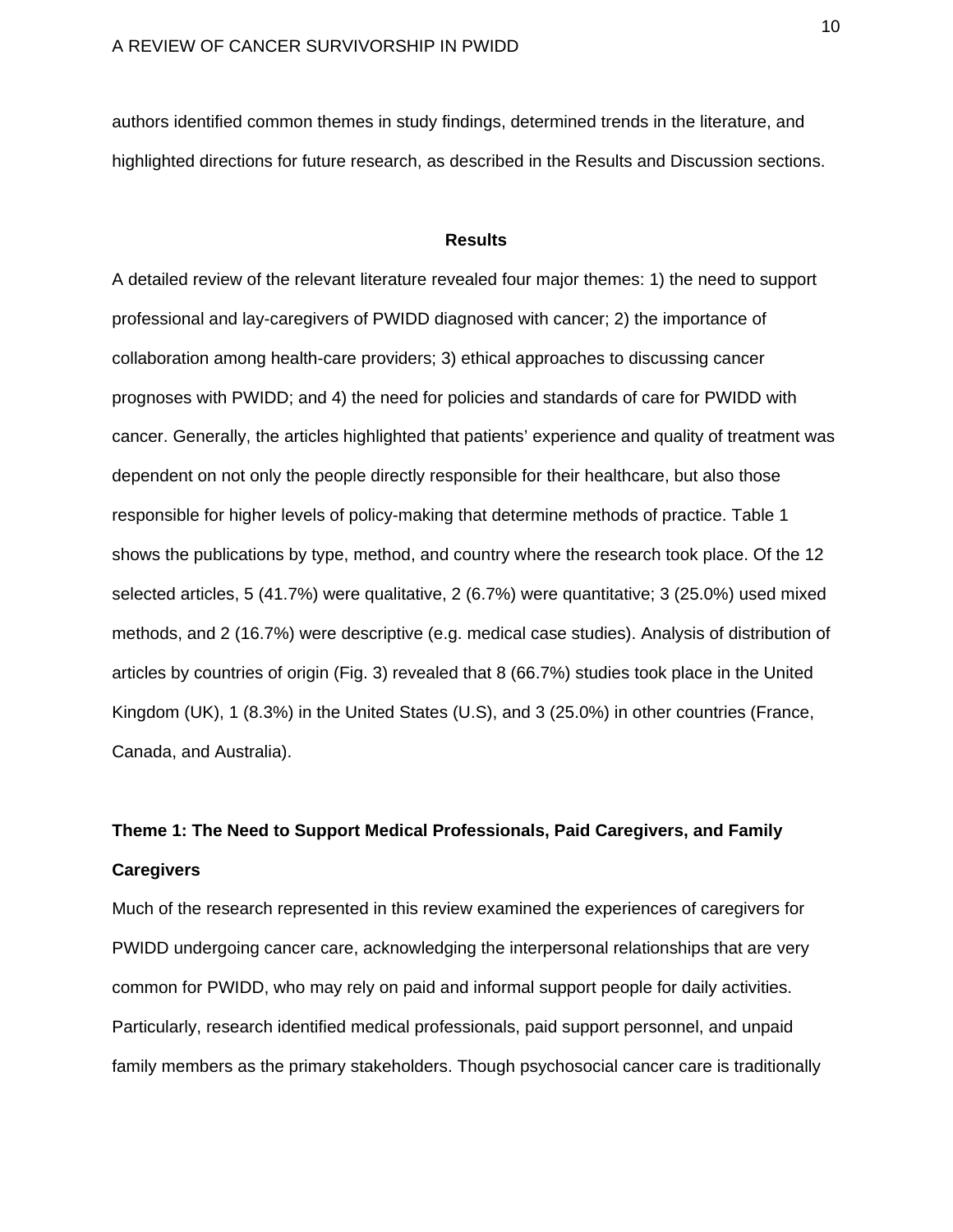directed towards the patient, the literature reported a great need for emotional support and

education for professional and lay care providers as well.

| Table 1: Summary of 12 selected reports |                           |              |              |                              |  |  |
|-----------------------------------------|---------------------------|--------------|--------------|------------------------------|--|--|
| <b>Article Title:</b>                   | <b>Authors:</b>           | <b>Type:</b> | Method:      | <b>Country of</b><br>Origin: |  |  |
| "Breast cancer information and          | K. Collins, A.            | Journal      | Qualitative  | <b>UK</b>                    |  |  |
| support needs for women with            | McClimens, S.             | article      |              |                              |  |  |
| intellectual disabilities: a scoping    | Mekonnen, L. Wyld         |              |              |                              |  |  |
| study"                                  |                           |              |              |                              |  |  |
| "Caring for cancer patients with an     | S. Flynn, L. Hulbert-     | Journal      | Quantitative | <b>UK</b>                    |  |  |
| intellectual disability: Attitudes      | Williams, R. Bramwell,    | article      |              |                              |  |  |
| and care perceptions of UK              | D. Stevens-Gill, N.       |              |              |                              |  |  |
| oncology nurses"                        | Hulbert-Williams          |              |              |                              |  |  |
| "You don't know what's wrong            | S. Flynn, N. Hulbert-     | Journal      | Qualitative  | <b>UK</b>                    |  |  |
| with you": an exploration of            | Williams, L. Hulbert-     | article      |              |                              |  |  |
| cancer-related experiences in           | Williams, R. Bramwell     |              |              |                              |  |  |
| people with an intellectual             |                           |              |              |                              |  |  |
| disability"                             |                           |              |              |                              |  |  |
| "Commentary on 'Overcoming              | J. Foster, B. Marks       | Journal      | Mixed        | <b>UK</b>                    |  |  |
| challenges in diagnosing and            |                           | article      |              |                              |  |  |
| treating cancers in people with         |                           |              |              |                              |  |  |
| intellectual disability: a case         |                           |              |              |                              |  |  |
| analysis"                               |                           |              |              |                              |  |  |
| "Supporting people with                 | T. Gilbert, T. Wilkinson, | Journal      | Mixed        | UK                           |  |  |
| intellectual disability in the cancer   | S. Crudgington            | article      |              |                              |  |  |
| journey: The 'Living with cancer'       |                           |              |              |                              |  |  |
| communication pack"                     |                           |              |              |                              |  |  |
| "Pre-Morbid Developmental               | L. Janzen, D. David, D.   | Journal      | Mixed        | Canada                       |  |  |
| Vulnerabilities in Children With        | Walker, J. Hitzler, S.    | article      |              |                              |  |  |
| Newly Diagnosed Acute                   | Zupanec, H. Jones, B.     |              |              |                              |  |  |
| Lymphoblastic Leukemia (ALL)"           | Spiegler                  |              |              |                              |  |  |
| "Overcoming challenges in               | R. Kiani, A.              | Journal      | Descriptive  | <b>UK</b>                    |  |  |
| diagnosing and treating cancers in      | Vahabzadeh, E.            | article      |              |                              |  |  |
| people with intellectual disability:    | Hepplewhite, M. Abbas,    |              |              |                              |  |  |
| a case analysis"                        | T. Finnamore, S.          |              |              |                              |  |  |
|                                         | Bhaumik, D. Satge         |              |              |                              |  |  |
| <b>Reproductive Cancer Treatment</b>    | S. Parish, E. Son, R.     | Journal      | Quantitative | <b>US</b>                    |  |  |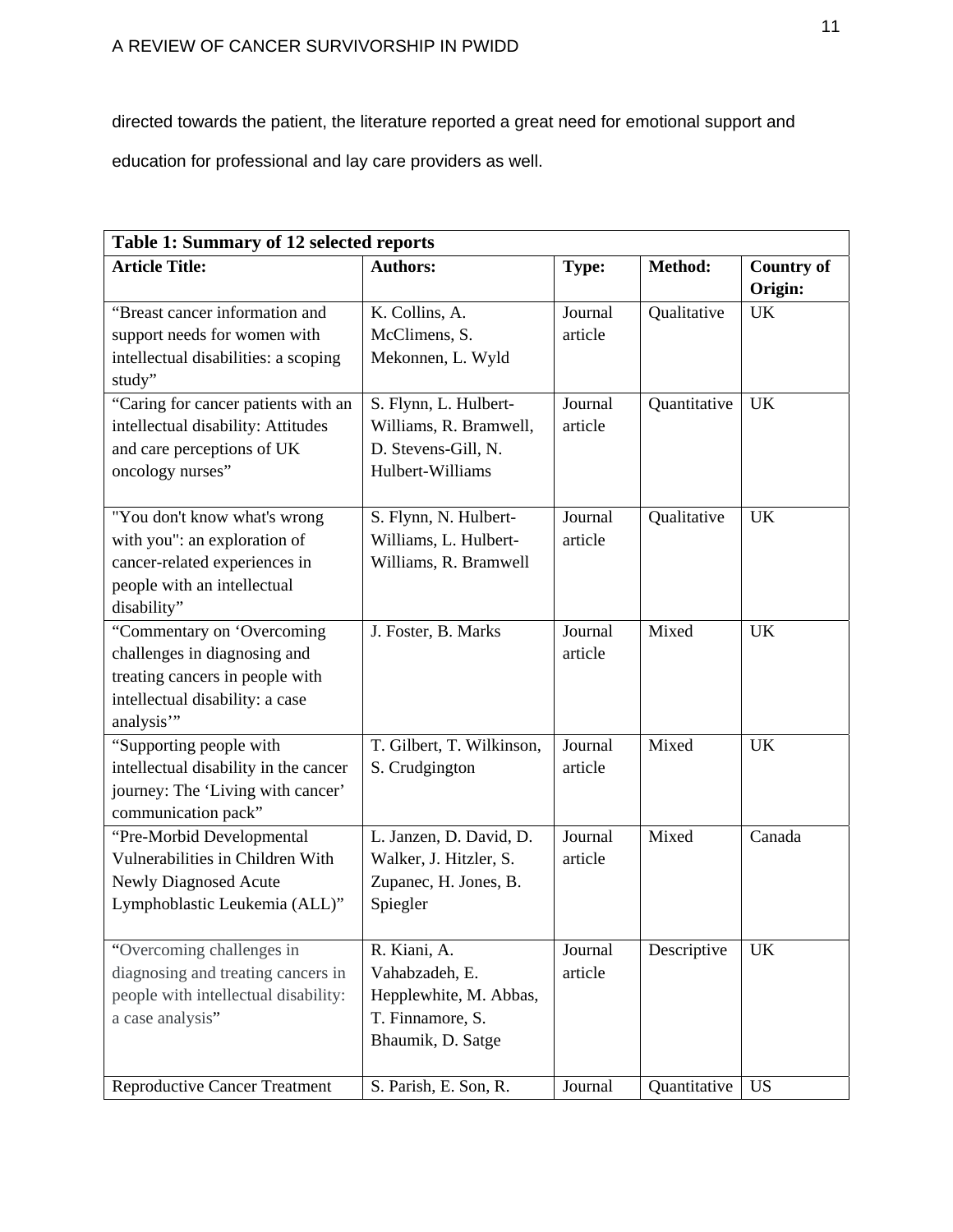| Hospitalizations of U.S. Women        | Powell, L. Igdalsky       | Article |             |           |
|---------------------------------------|---------------------------|---------|-------------|-----------|
| with Intellectual and                 |                           |         |             |           |
| Developmental Disabilities.           |                           |         |             |           |
| <b>Intellectual and Developmental</b> |                           |         |             |           |
| <b>Disabilities</b>                   |                           |         |             |           |
| "Adenocarcinoma of the Right"         | D. Satge, B. Leduc, F.    | Journal | Descriptive | France    |
| Breast in a Man with Intellectual     | Raffi, E. Roux            | article |             |           |
| Disability"                           |                           |         |             |           |
| "Hospitalisation for cancer and co-   | S. Sullivan, Rafat        | Journal | Qualitative | Australia |
| morbidities among people with         | Hussain                   | article |             |           |
| learning disability in Australia"     |                           |         |             |           |
| "Developing Guidelines for            | I. Tuffrey-Wijne, N.      | Journal | Qualitative | <b>UK</b> |
| Disclosure or Non-Disclosure of       | Giatras, G. Butler, A.    | article |             |           |
| Bad News around Life-Limiting         | Cresswell, P. Manners, J. |         |             |           |
| Illness and Death to People with      | Bernal                    |         |             |           |
| Intellectual Disabilities"            |                           |         |             |           |
| "Disclosure and understanding of      | I. Tuffrey-Wijne, J.      | Journal | Qualitative | <b>UK</b> |
| cancer diagnosis and prognosis for    | Bernal, S. Hollins        | article |             |           |
| people with intellectual              |                           |         |             |           |
| disabilities: Findings from an        |                           |         |             |           |
| ethnographic study"                   |                           |         |             |           |

**Medical Professionals and Paid Caregivers.** Medical professionals include nurses, physicians, medical technicians, and other personnel essential to the treatment process in a clinical setting. The literature showed that often times, it is not considered how the perceptions, concerns, and education of these individuals can affect the treatment process. For example, a 2015 UK-based study found that oncology nurses were generally less comfortable treating patients with intellectual disability (ID) than those without it, primarily due to a lack of prior experience (Flynn et al. 2015a). Flynn and colleagues reported that these nurses had a negative perception about treating patients with ID, as it was viewed as a more stressful and difficult process. As a result, some patients with ID may experience a lower quality of treatment from medical professionals who experience unease due to unfamiliarity with patient needs and background. Similarly, paid caregivers, such as in-home support personnel, may have a background in palliative care, but still be unfamiliar with the strategies for working with PWIDD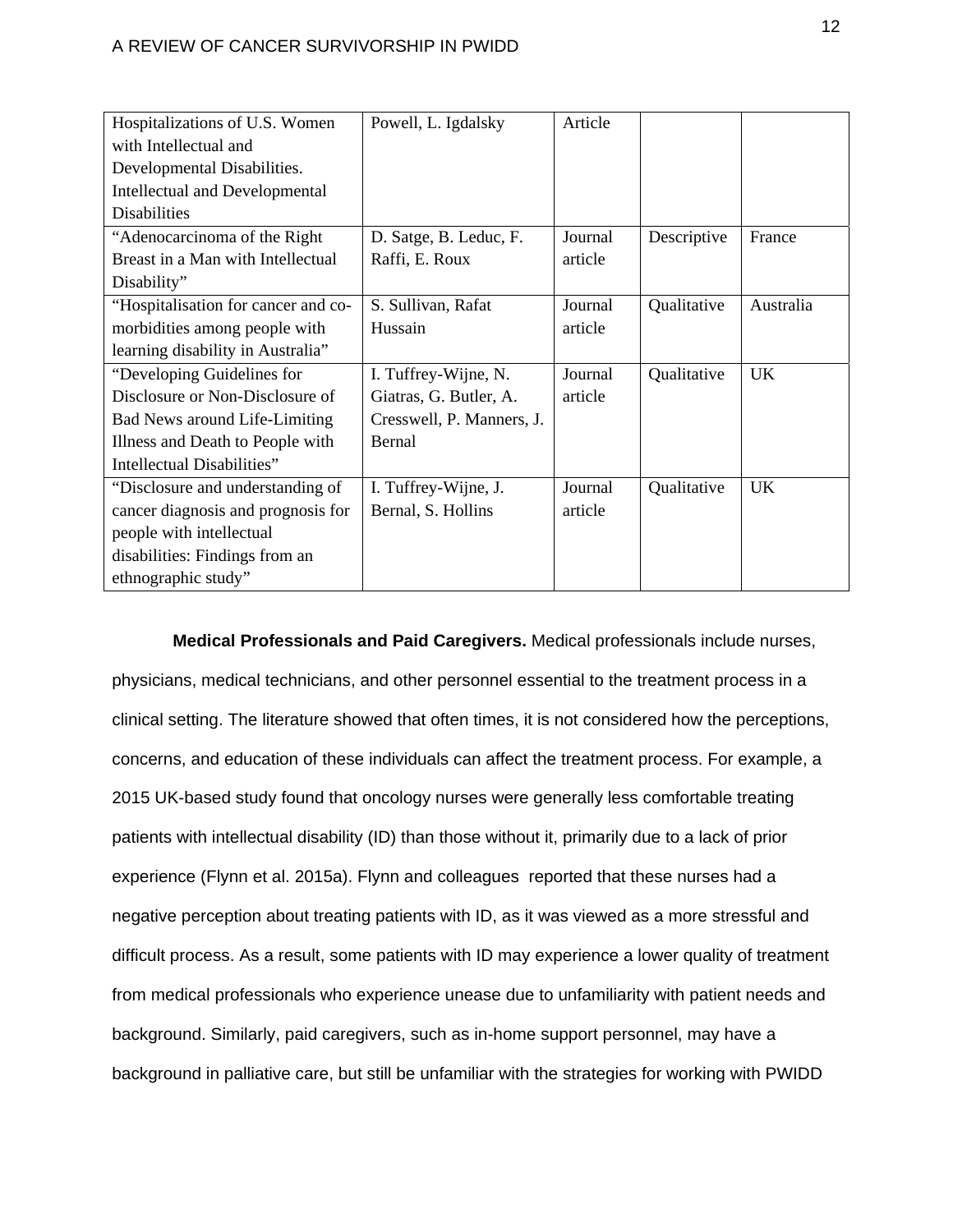unless they have received specialized education and training. This may lead to a compromised level of care for PWIDD.

**Family Caregivers**. The aforementioned study also pointed towards a need to research the "complex emotional impact" on family caregivers that accompanies the cancer care of PWIDD (Flynn et al., 2015a). A heavy emotional burden was observed in family members who were directly responsible for decisions regarding treatment. Research has urged the medical field to move towards providing counseling and support services for families, as these necessary services appear to be scarce (Sullivan & Hussain, 2008). For instance, Flynn and colleagues concluded that family carers were often more emotionally affected during the treatment process than the patients themselves (Flynn et al., 2015a). The researchers concluded this is likely due to the responsibility of serving as a communication liaison between the medical personnel and the patient. Particularly, it was found that oncology nurses relied mostly on family carers to communicate medical information to the patient, as they were uncomfortable doing it themselves (Flynn et al., 2015a). As concluded in an ethnographic study by Tuffrey-Wijne and colleagues, more support is needed for family members, as the process of disclosure regarding diagnosis, prognosis, and treatment processes could be highly stressful for them (Tuffrey-Wijne, Bernal, & Hollins, 2010).

 A greater support system for medical professionals, paid caregivers and family caregivers is necessary to promote positive perceptions and confidence in the cancer care of PWIDD. For medical personnel and paid caregivers, support may include greater familiarization with the needs of PWIDD prior to treatment, while family carers may benefit from a shared responsibility with medical professionals in communicating sensitive information to the patient.

# **Theme 2: The Importance of Collaboration Among Healthcare Providers**

PWIDD and cancer patients often have a complex network of healthcare providers, each addressing a particular aspect of their condition and needs. For instance, a cancer patient might have a primary care physician, an oncologist, a psychiatrist, and a palliative care specialist as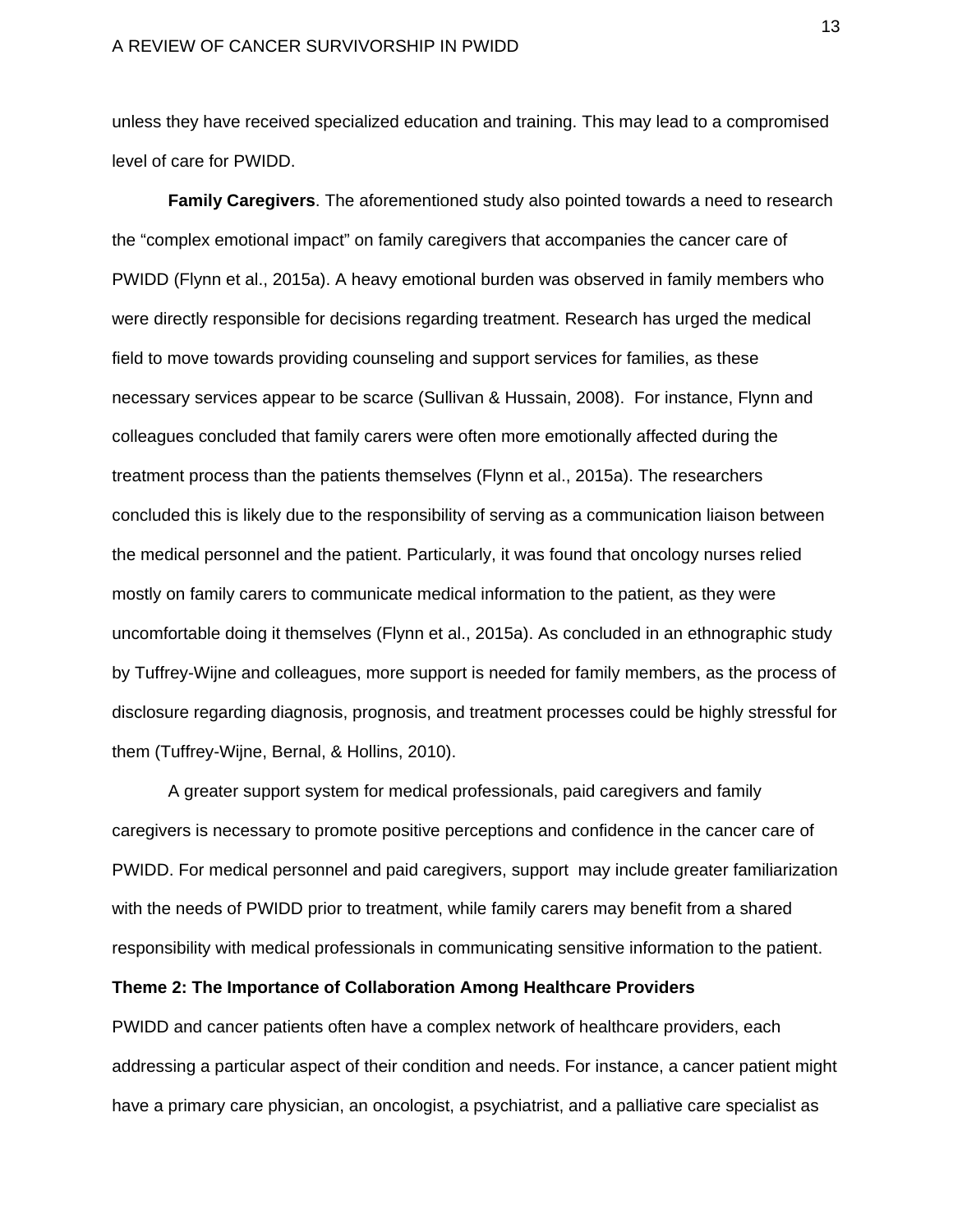part of their treatment team, while PWIDD may have their own set of specialists to address disability-related issues. An Australian study emphasized the elevated risk for PWIDD (called "learning disability" in Australia and the UK) to develop chronic illnesses, such as cancers and affective disorders, particularly among people with Down syndrome. Broadly, it was found that co-morbidities significantly complicated treatment processes and consequently, could result in worse treatment outcomes (Sullivan & Hussain, 2008).

Several reports, such as a grounded theory study by Flynn et al. regarding cancer experiences in this population, highlighted the need for a high degree of care coordination in order to ensure the best standard of care for PWIDD with cancer (2015b). Articles advanced the importance of communication between primary and specialty (oncology) healthcare. A case analysis by Kiani and colleagues (2014) which discussed adenocarcinoma treatment in a man with severe ID found that he was not given a proper cancer diagnosis until after death, even though his x-rays revealed an abnormality in his right lung and despite several episodes of pneumonia. The authors concluded that this man's care was "fragmented", and claimed that the delay in his diagnosis and consequently in his treatment could have been prevented with more collaboration between members of his health care team. As concluded by Foster and Marks (2014) in their commentary of Kiani's case analysis, there is a need for general practitioners to perform annual health checks for PWIDD as they would with any other patient, so that critical diagnoses are not missed.

Furthermore, the patient experience of healthcare can be improved if all members of the oncology care team have an understanding of a patient's disability. In her 2015 grounded theory study, Flynn and colleagues concluded that raising oncology teams' awareness of IDD diagnosis would improve the overall health-care experience for patients and family carers (Flynn et al., 2015a). In particular, the authors argued that the psychological adjustment to a cancer diagnosis is similar in PWIDD as it is to the general population, but the incidence of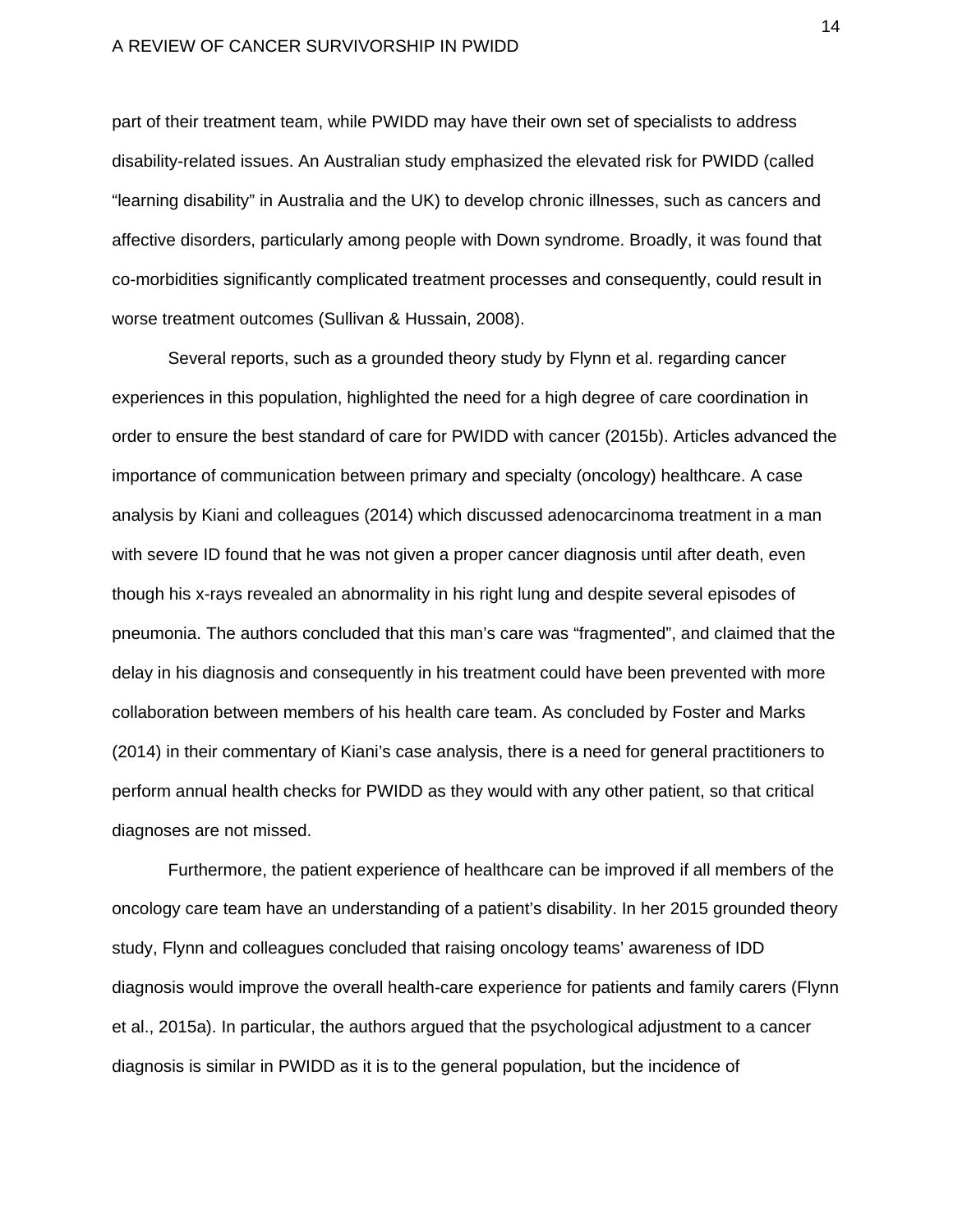psychological and supportive care challenges are much greater due to lack of accessible psychosocial information and support.

## **Theme 3: Ethical Approaches to Disclosing Cancer Information**

The process of disclosure of sensitive medical information (i.e., regarding diagnosis, prognosis, and details about treatment procedures) can be difficult for both medical personnel and family carers. Research has advocated for streamlined and structured disclosure in order for patients and proxies to be able to prepare for medical costs and make informed treatment decisions (Sullivan & Hussain, 2008). Unfortunately, one study found that PWIDD are often excluded from treatment discussions, which can lead to anxiety about and disengagement from treatment (Flynn, Hulbert-Williams, Hulbert-Williams, & Bramwell, 2016). The authors pinpointed the need for encouraging self-determination in PWIDD in order to increase their engagement in medical decision-making (Flynn et al., 2016). Additionally, it was shown that a greater amount of patient engagement could be achieved if patients were aided in understanding medical concepts and procedures (Flynn et al., 2015b).

 One article reported on the results of a study conducted to evaluate the dissemination, acceptability, and usefulness of a tool, the "Living with Cancer" communication pack, developed to educate PWIDD and their caregivers (Gilbert, Wilkinson, & Crudgington, 2007). This tool aims to help PWIDD through the cancer journey by addressing their specific communication needs, using effective approaches such as sets of symbols and pictures that relate to health promotion and the cancer journey. Specifically, topics relevant to health promotion included "healthy eating", "exercise", and "cervical screening", while those relating to the cancer journey included "what is cancer", "chemotherapy" and "palliative care" (Gilbert et al., 2007). Findings from focus groups, telephone interviews, and questionnaires of caregivers and PWIDD demonstrated that the information resources could be used by practitioners to give them confidence in working with PWIDD and by patients to help them develop a language for talking about their bodies and emotions. Furthermore, the design of this tool was considered accessible and relevant (Gilbert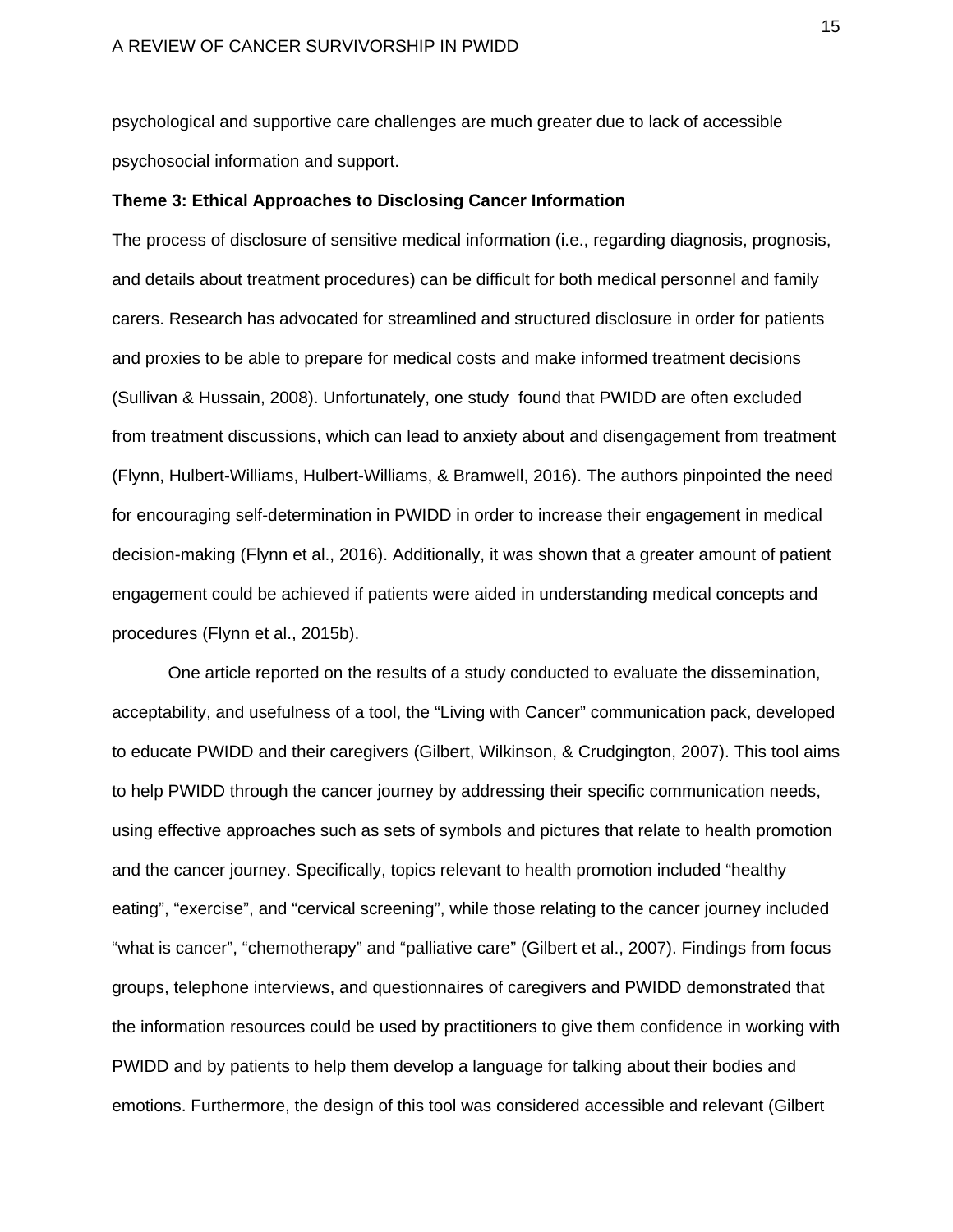et al., 2007), being useful across a range of communication abilities and enabling patients to express their choices and feelings about their health.

 Tuffrey-Wijne and colleagues (2013) observed that while intellectual disability professionals and medical professionals are generally in favor of disclosure to patients, family carers tend to be against disclosure. Flynn and colleagues (2016) reported that family carers' perspective stems from a desire to protect their family member from the reality of their diagnosis. In research with PWIDD, family carers, medical healthcare professionals (i.e., nurses and physicians) and IDD specialists, Tuffrey-Wijne and colleagues found that family carers' reasons for nondisclosure included the desire to prevent patient distress, a limited scope of patient understanding, and difficulty for the person disclosing the information. On the other hand, medical and IDD professionals were more likely to be in favor of disclosure to the patients, citing their belief in the patient's right to be informed, the need for patient involvement, and the benefit to patients' coping process (Tuffrey-Wijne et al., 2013). While family carers and medical personnel were shown to have opposing views on disclosure, Tuffrey-Wijne and colleagues' study revealed that PWIDD had a wide range of viewpoints, and those who were informed about their condition were highly resilient.

Due to the large range of understanding and viewpoints in PWIDD, Tuffrey-Wijne and collaborators argued for the disclosure process to be highly patient-centric and individualized. For example, a study investigating the breast cancer support needs of women with intellectual disabilities identified a need for "reasonable adjustments" during the care process to properly accommodate the treatment needs of a patient (Collins et al., 2014). A PWIDD may require collaboration with their primary care physician (or other professional who understands their IDD diagnosis/ impairment) and/or educational provisions that help guide them through the cancer care journey in a way that promotes inclusion. Therefore, it was concluded that the question that care providers should ask is not "if" information should be disclosed, but "what" information is best for the patient to know and "when" it should be disclosed. Tuffrey-Wijne and colleagues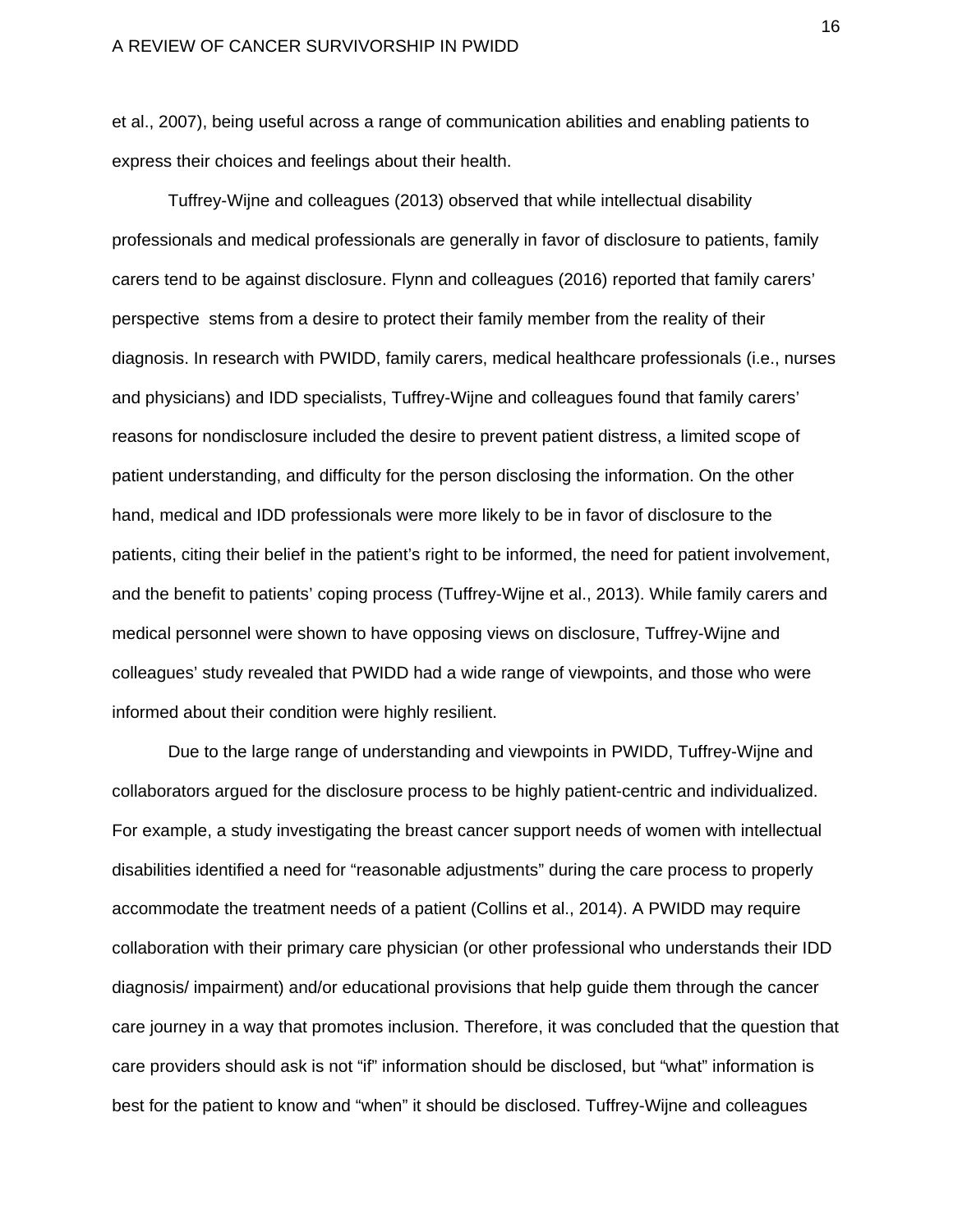(2013) argued that this approach allows for an ethical, patient-centric, and structured disclosure process.

## **Theme 4: Policies & Practice**

The struggles of health-care providers and family carers point towards a need for better practice guidelines, driven by policy at multiple levels. A 2014 paper regarding the breast cancer support needs of women with IDD found that stakeholders identified a need for "leadership, guidance, and protocols" and a clear knowledge of who is responsible for the care of this subset of women (Collins et al., 2014). Additionally, the semi-structured interviews of stakeholders in this study led researchers to conclude that a lack of practice guidelines may lead to late diagnosis, "suboptimal" treatment and management of the patient's condition, and lower survival rates (Collins et al., 2014).

Two articles highlighted the dangers of "diagnostic overshadowing" in PWIDD, whether it was cancer overshadowing disability-related impairment or vice versa. An illustration is the previously discussed case analysis of a man with right-side lung adenocarcinoma and severe intellectual disability, in which it was revealed that he did not receive a diagnosis of cancer until after his death (Kiani et al., 2014). Janzen and colleagues' study of prior developmental vulnerabilities in children with recently diagnosed acute lymphoblastic leukemia (ALL) points to potential risks of excluding PWIDD from studies of the neurocognitive effects of ALL therapies. This group found that 23% of research participants screened positive with significant differences from the typically-developing group. This screening was especially important because the children with an ALL diagnosis and a pre-morbid developmental vulnerability (DV) were found to be more susceptible to the neurotoxic effects of cancer treatment. Importantly, the researchers in this study concluded that not only is it possible to screen newly diagnosed ALL patients for prior DV, but that it should be regularly done after diagnosis (Janzen et al., 2015).

Researchers examined patterns of cancer hospitalization amongst PWIDD, offering insight into the cancer burden in this population. A U.S.-based study determining the prevalence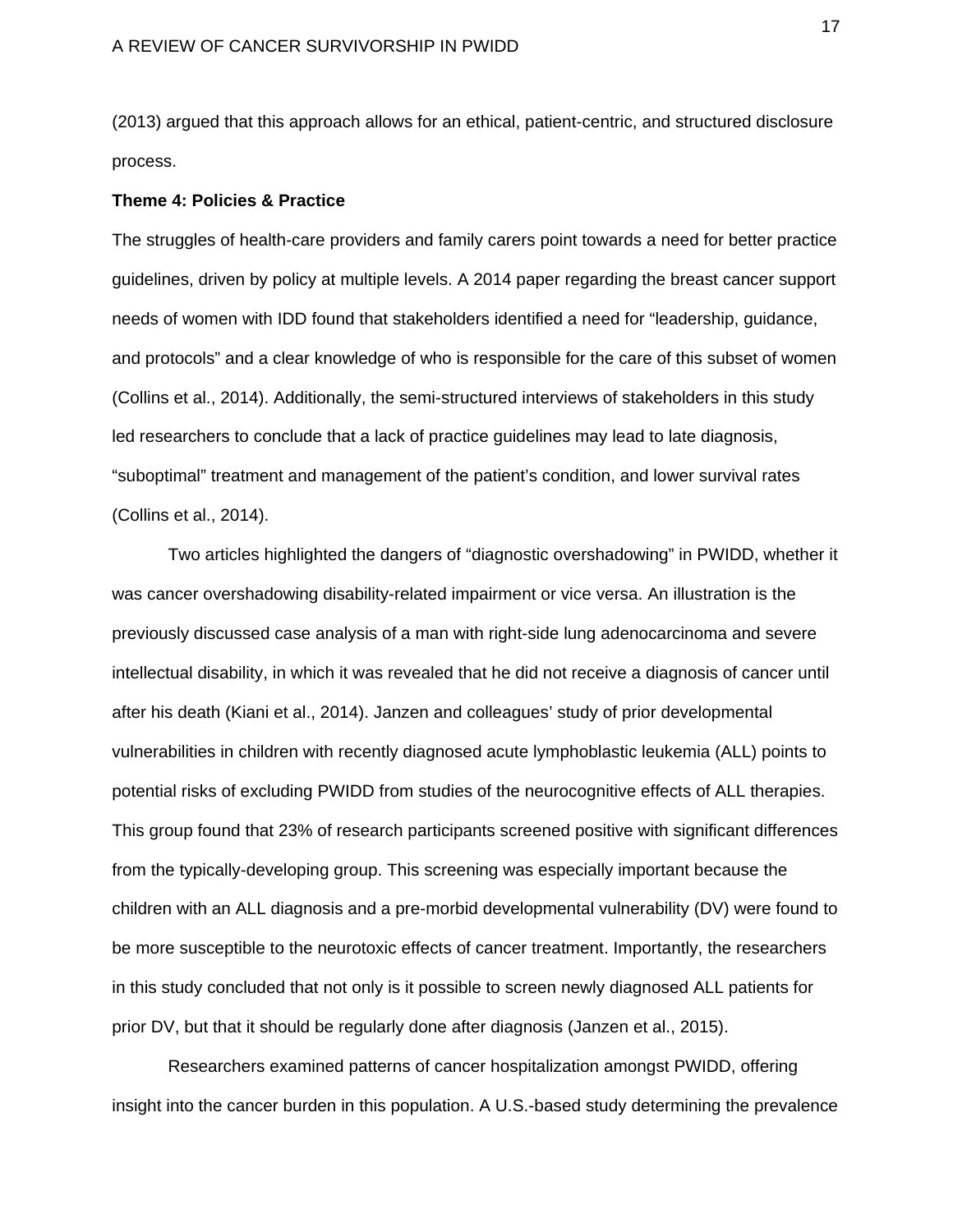of reproductive cancer hospitalizations in women with intellectual disability found that women with IDD were hospitalized at significantly younger ages with longer mean hospital stays than women without IDD. Furthermore, women with IDD were more likely to have public health insurance coverage and live in zip codes with a lower median income (Parish, Son, Powell, & Igdalsky, 2018). Data analyzed in this study was taken across various demographics and sourced from the 2010 Healthcare Cost and Utilization Project. While the authors noted the limitation of examining data by discharge rather than individual patient, it was concluded that there are important health delivery implications in these findings (e.g. length of hospital stay) and further research might examine both inpatient and outpatient data along with cancer outcomes (Parish et al., 2018).

## **Discussion**

Our review notes several areas in need of further research, including gaps that have been identified for the general population of cancer survivors. In the U.S., survivorship research has expanded over the past decade and a half in response to the growing population of survivors, which is expected to grow to 18 million by 2022 (De Moor et al, 2013).Several key findings in the Institute of Medicine's call to improve survivorship care for the general population in the U.S. (IOM, 2005) presaged the findings of this literature review focused on PWIDD. Specifically, the IOM report found distinct challenges to ensuring the coordination of multidisciplinary specialist care in the United States' fragmented health care system, the need for provider education about survivors' health care needs, and barriers to effective physicianpatient communication regarding survivors' concerns. In the more than a decade since the IOM report was published, researchers have documented continued challenges to effective survivorship care; many newer research findings are relevant to consider in articulating a research agenda that will facilitate tailored cancer survivorship care for PWIDD. In particular, primary care providers in the U.S report a need for greater cancer knowledge and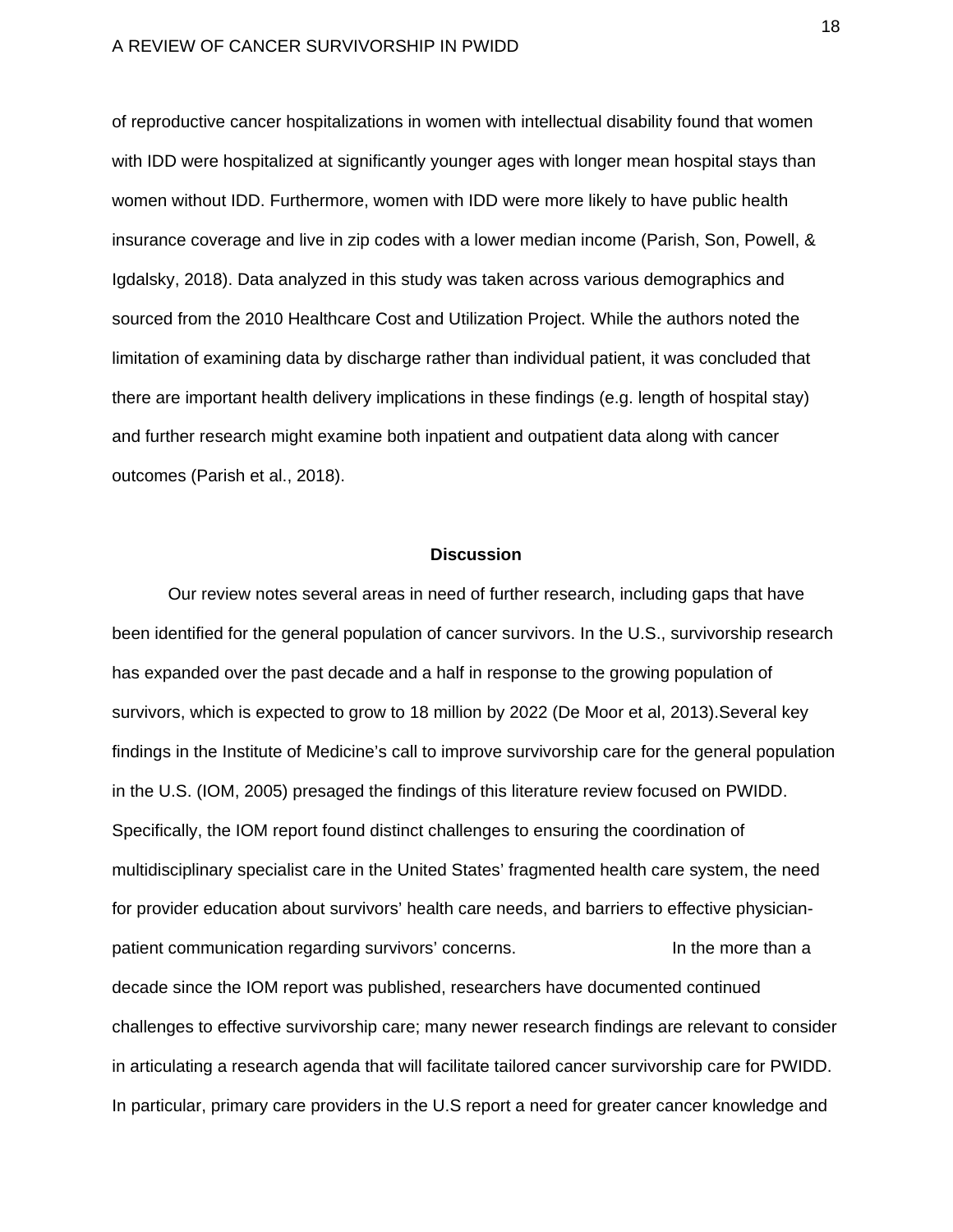skills and improved processes for managing cancer survivors (O'Malley, Davis,Crabtree, & Hudson, 2017). While researchers note the potential for primary care's integration into survivorship care, they also call for adequate description and testing of health care delivery models in varied primary care contexts and in consideration of the populations served (Nekhlyudov, O'Malley, & Hudson, 2017). Involving PWIDD in research examining the effectiveness of primary care-focused survivorship care would offer important insights into individual, interpersonal, and systemic approaches to accessible survivorship care.

As U.S.- based researchers, we note the need for additional cancer-related research in the U.S. context, as it relates to care coordination for PWIDD, cancer care decision-making among PWIDD and their families, and the need for professional training in providing cancer care for PWIDD. When discussing health-care for PWIDD, it is important to note that policy and practice are likely to differ across countries. For example, the term "intellectual disability" in the United States is referred to as "learning disability" in the United Kingdom. Each country has its own set of characteristics to define intellectual and developmental disabilities, which influences the practices employed for treatment, the standard of care offered, and the general perceptions towards research in the area. As shown in Figure 3, the majority (83.3%) of relevant studies came from the UK or other countries. In contrast, only one relevant article was identified from Canada and the U.S, respectively.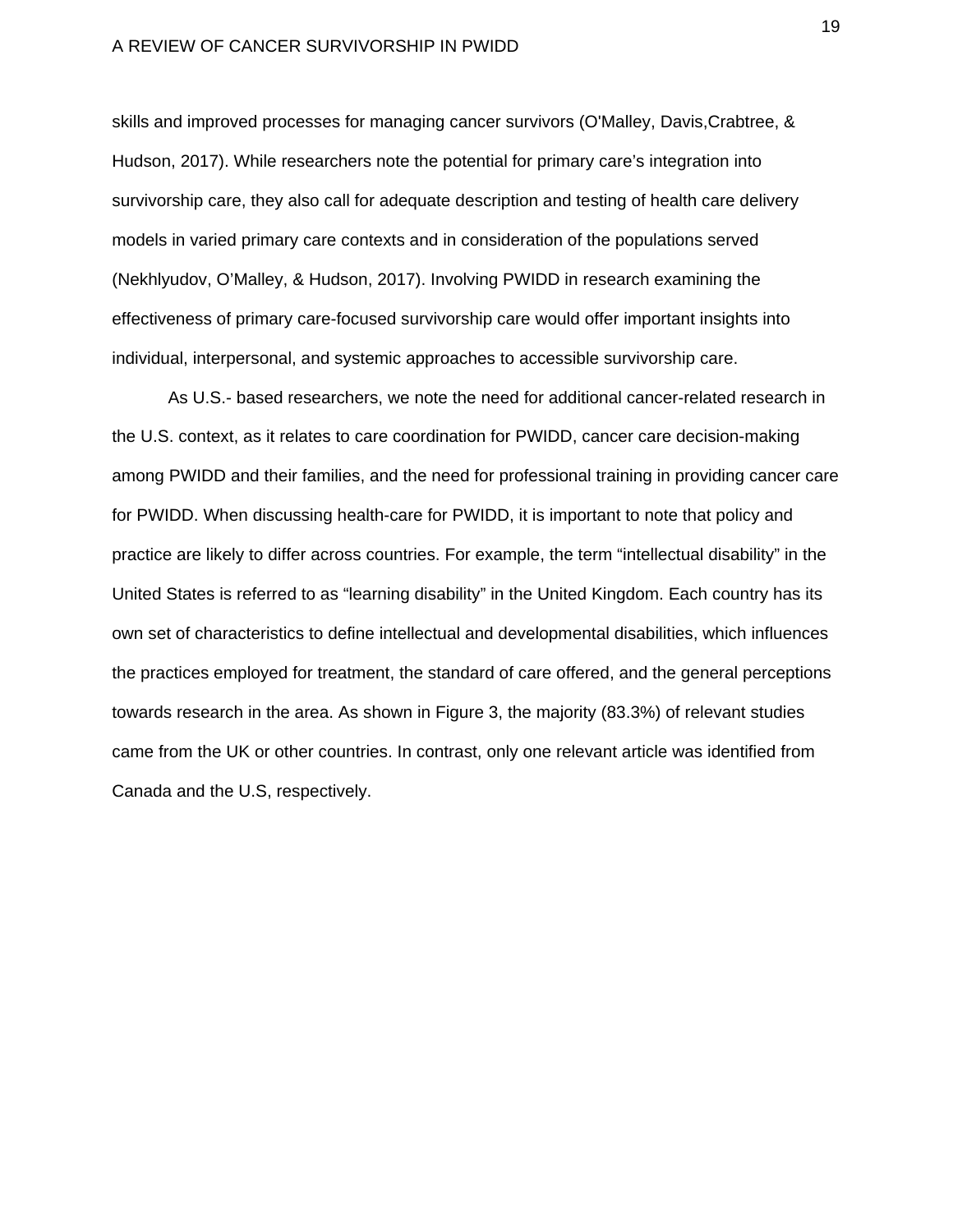

#### Figure 3: Pie chart diagram of full literature by country of origin.

Research from the UK was the most prevalent (8 articles, 66.7%), followed by an even distribution across France, Canada, Australia, and the U.S. (1 article each, 8.3% each)

These proportions illustrate the geographical distribution of cancer research related to PWIDD and raise the question of policy and practice differences between these countries that may be contributing to a lack of U.S.-based research in this area. For instance, healthcare systems in place for PWIDD in the U.S. differ greatly from those in the UK, which operates on a single-payer system and a shared electronic medical system (Bolnick & Hon, 2002). In contrast, the U.S. healthcare system can be highly fragmented, which makes information sharing and the U.S. healthcare system can be highly fragmented, which makes information sharing and<br>collaboration among healthcare providers difficult. The Americans with Disabilities Act (Morin, 1990) intended to reduce access barriers to all aspects of public life for individuals with disabilities, including access to health care. However, this federal policy has yet to truly accomplish in full its stated goal, likely due to oversight limitations across all sectors of public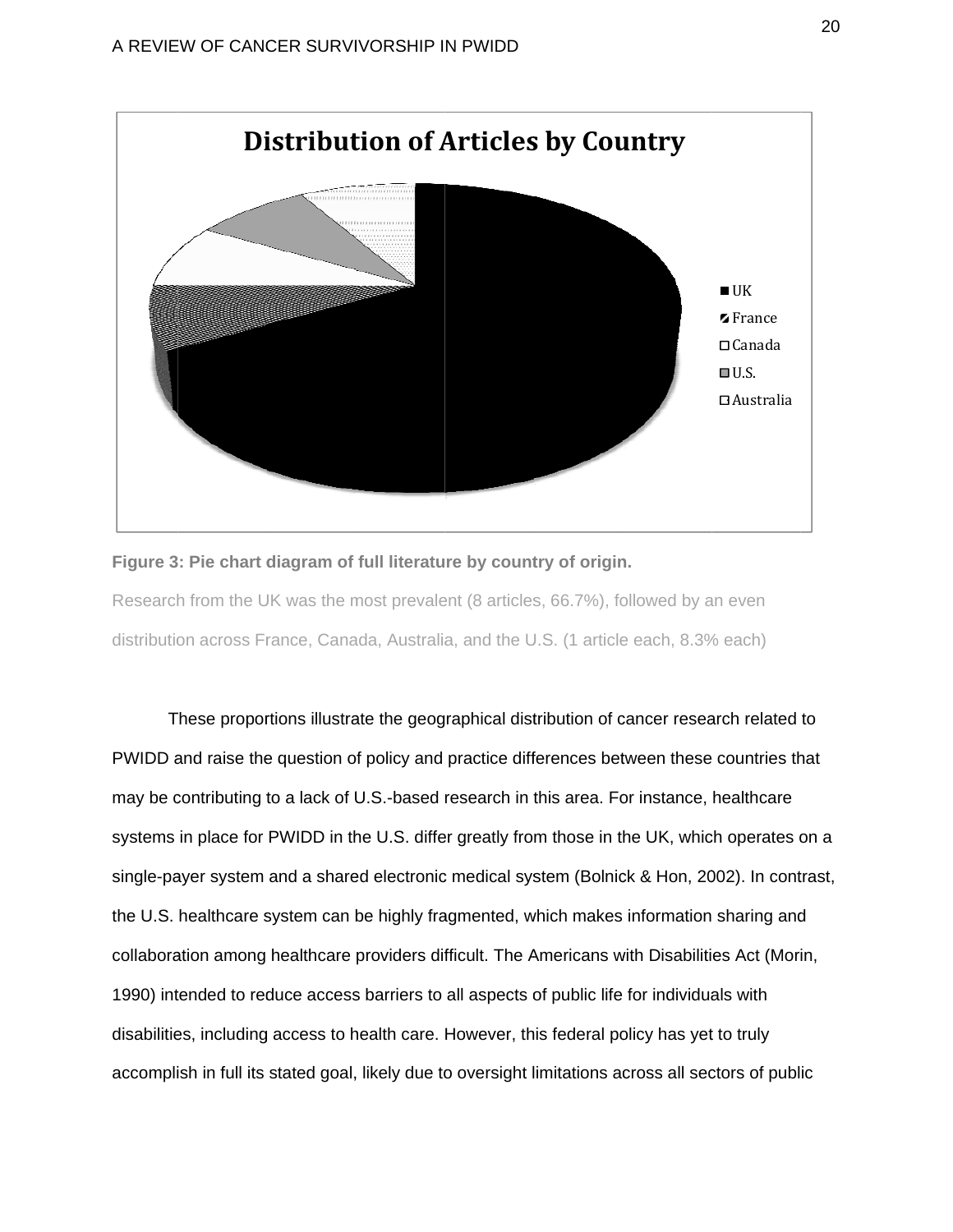life. In contrast, the United Kingdom's Department of Health (2001) produced the white paper *Valuing People: A New Strategy for Learning Disability* in which specific guidance was provided regarding health care access including cancer for PWIDD across the lifespan. Additionally, the United Kingdom's National Service Frameworks included specific information regarding the needs of PWIDD in their National Cancer Plan.

Core healthcare professional groups engaged in cancer survivorship care are nurses and family or general practitioners, and there are practice differences in education and training between the United Kingdom and the United States. The national accrediting body for all nursing professionals in the United Kingdom, the Nursing and Midwifery Council (2017), offers as one of its four core specialty areas specific certification for learning disabilities in nursing. In the United States, nurses can self-select to specialize through a non-for-profit nursing specialty organization, the Developmental Disabilities Nurses Association (2017), but there is nothing currently endorsed by the U.S. government. In the U.S., there is still a lack of training in disabilities for general medical practitioners (Jain, 2006), whereas in the UK, the Royal College of General Practitioners curriculum (2013) includes specific training on the care of PWIDD. Additionally, the UK's National Health Services and the Palliative Care for People with Learning Disabilities Network (2017) have produced guidelines for best practices in palliative care for PWIDD. Clearly there are contrasts in policy and practice between the UK and the U.S., which could influence the research productivity in this field and also the need for particular types of research across the world. Understanding gaps in professional knowledge regarding disability and developing and testing curricula to address these gaps may improve patient care and cancer outcomes.

Our review has observed that coordination of care is essential to provide the best standard of treatment to PWIDD. Particularly, it is important for all members of the oncology healthcare team to fully understand their patient's disability diagnosis before proceeding with treatment and disclosure practices. As these practices can be stressful, it is necessary to have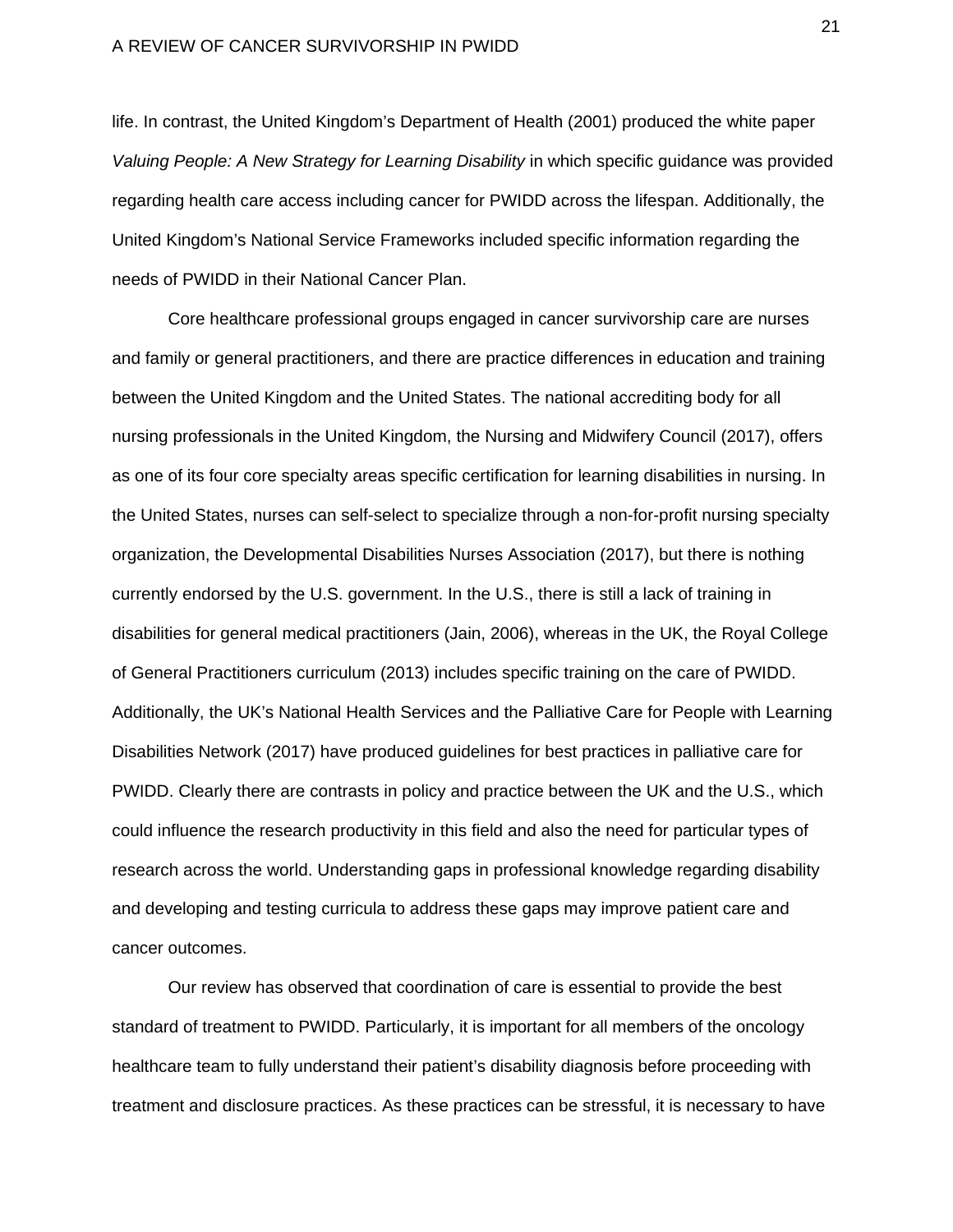support systems (i.e., disability education services and disclosure guidelines) in place for both lay and professional caregivers. For family carers, this would ideally reduce the stress of disclosure, while medical personnel would feel more at ease with administering treatment to PWIDD. Coordination of cancer care has been identified as a challenge for the general population of patients (Hewitt, Greenfield, & Stovall, 2005), but a growing corpus of research is focusing on improving communication (Vermeir et al., 2015) and coordination (LaGrandeur, Armin, Howe, & Ali-Akbarian, 2018), which may effectively guide multidisciplinary teams to improve patient outcomes, including those of people with disabilities.

Analysis of common disclosure practices has revealed that while healthcare professionals are willing and ready to disclose medical information to PWIDD, family carers are less inclined towards disclosure with the intention of "protecting" their family member with IDD. However, research by Tuffrey-Wijne and colleagues has demonstrated that full or partial disclosure is not only beneficial to PWIDD, but is necessary as regular practice. Determining the correct amount of disclosure is based on the individual and his/her needs. With the correct disclosure practices and collaboration of the patient's healthcare team, supporting PWIDD in decision-making during the cancer care journey is quite possible. However, one must also understand that disclosure practices should be tailored to the needs of the patient (Tuffrey-Wijne et al., 2013). There is a need to fill the gap in understanding how to tailor communications to patients with IDD and their families in order to support their decision-making, taking into consideration health literacy and communication preferences. In particular, existing approaches for discussing "difficult topics" in cancer care (e.g. palliative care) may be adapted for use with PWIDD (Wittenberg, Reb & Kanter 2018). Additionally, research that examines the dynamics of decision-making among PWIDD and their caregivers is warranted.

Furthermore, an issue in healthcare that is seldom addressed is the bias toward people with a disability (Foster and Marks (2014); Kiani et al., 2014; Tyler, Zyzanski, Panaite, & Council, 2010). Bias may affect the way that non-IDD medical personnel view and prescribe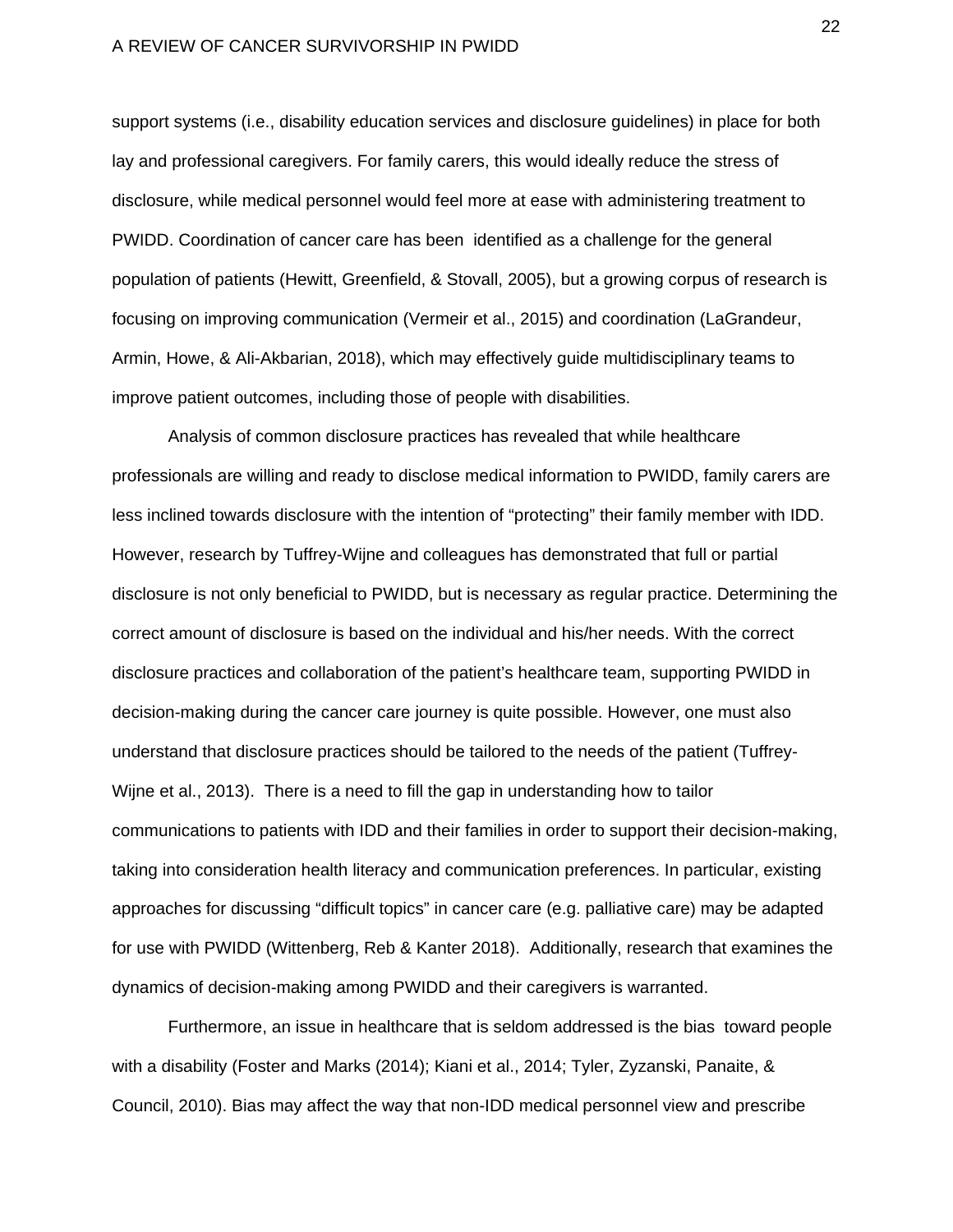treatment, as well as the way that policy makers consider research needs. This bias often stems from a lack of education about the disability community and can lead to a poorer standard of health care for PWIDD. Assessing this prejudice and addressing it with evidence-based education is the first step towards a more holistic, full, and ethical treatment of PWIDD's healthcare needs.

## **Limitations**

Epidemiological, health services research, and psychosocial research regarding cancer treatment and survivorship of PWIDD is an area of emerging science, particularly in the United States, and there is a need to understand the evidence. As our primary goal was to understand the state of the science in the United States, our keywords reflected terminology common in the past 10 years in the United States, e.g. intellectual and developmental disability. We did not use search terms that are common in other international context, such as "learning disability," although most of the articles covered in this review are based on original research outside of the U.S. However, it is possible that our search approach inadvertently missed some international resources because we used terminology more common in the U.S. context.

#### **Conclusion**

This review clearly articulates a need for more research, particularly in the United States, about the cancer treatment and survivorship needs of PWIDD, and for aligning this research agenda with that of the general population of cancer survivors. Best practices and models of survivorship care identified through research with the general population of survivors should inform research with cancer survivors with IDD. While research conducted in the United Kingdom, Canada, or other countries can be instructive for patients with IDD, their families, and practitioners, U.S. professional education, standards of care, and care coordination differs from countries with single-payer health care systems. Moreover, with the increase in selfdetermination for PWIDD in the U.S. in recent decades, there seems to be a readiness for selfadvocates and their allies to collaborate with researchers to examine the optimal methods for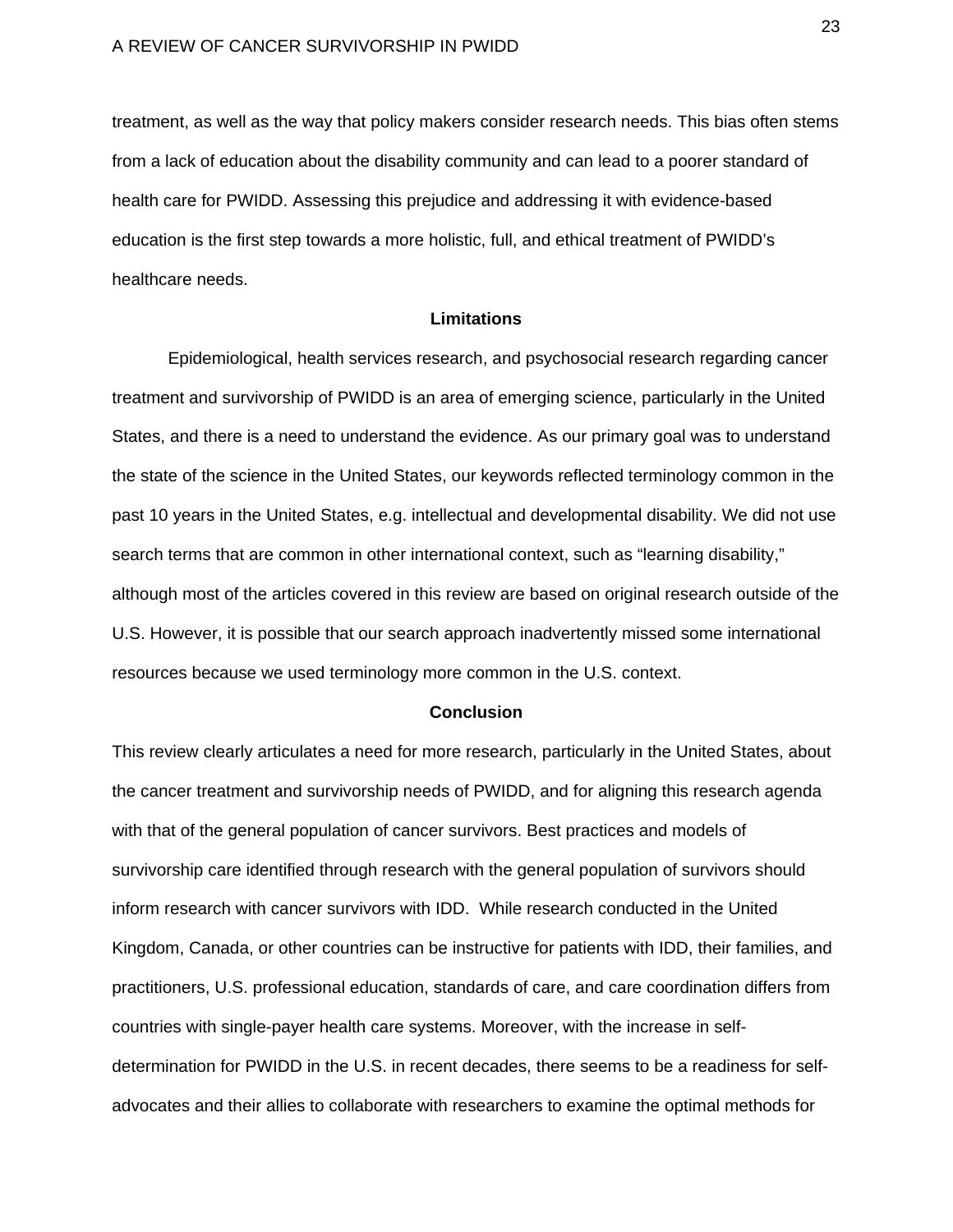conveying cancer information and disclosing diagnoses and prognoses. Finally, U.S.-based research might also test the effectiveness of existing programs, such as medical homes for PWIDD, in providing education and support for oncology staff who have limited experience providing health care for PWIDD.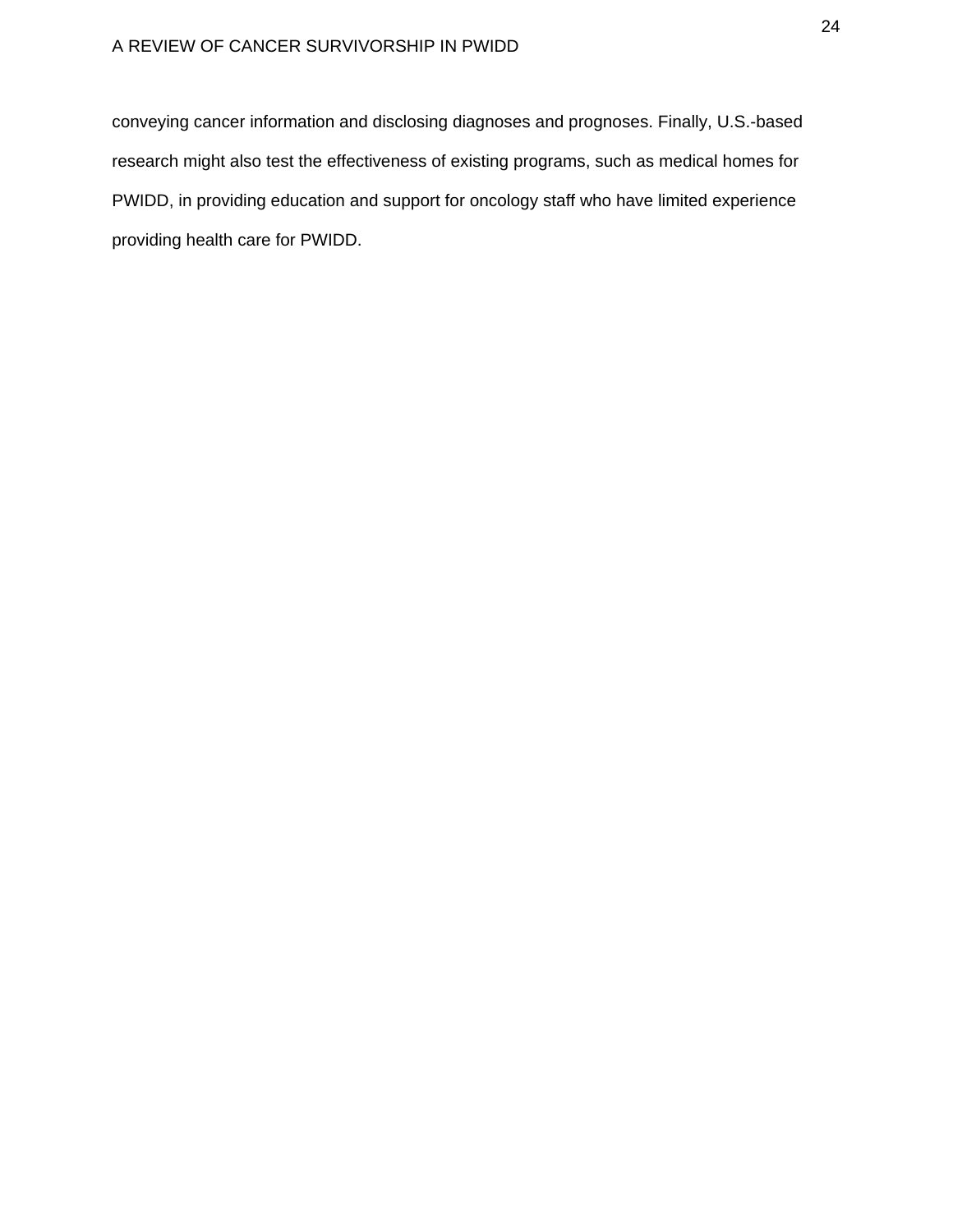# **References**

- Arksey, H., & O'Malley, L. (2005). Scoping studies: towards a methodological framework. *International journal of social research methodology, 8*(1), 19-32.
- Bhaumik, S., Watson, J., Thorp, C., Tyrer, F., & McGrother, C. (2008). Body mass index in adults with intellectual disability: distribution, associations and service implications: a population‐based prevalence study. *Journal of Intellectual Disability Research, 52*(4), 287-298.
- Bolnick, H. J., & Hon, F. (2002). " Designing a World-Class Health Care Financing System. In.
- Brown, H. K., Plourde, N., Ouellette-Kuntz, H., Vigod, S., & Cobigo, V. (2016). Brief report: cervical cancer screening in women with intellectual and developmental disabilities who have had a pregnancy. *J Intellect Disabil Res, 60*(1), 22-27. doi:10.1111/jir.12225
- Butler, M., McCreedy, E., Schwer, N., Burgess, D., Call, K., Przedworski, J., . . . Kane, R. L. (2016). *Improving Cultural Competence to Reduce Health Disparities*. Retrieved from Rockville, MD: www.effectivehealthcare.ahrg.gov/reports/final.cfm
- Collins, K., McClimens, A., Mekonnen, S., & Wyld, L. (2014). Breast cancer information and support needs for women with intellectual disabilities: a scoping study. *Psychooncology, 23*(8), 892-897. doi:10.1002/pon.3500
- Council, N. a. M. (2017). Learning disabilities nursing. Retrieved from https://www.nmc.org.uk/registration/joining-the-register/trained-outside-theeueea/learning-disabilities-nursing/
- De Moor, J. S., Mariotto, A. B., Parry, C., Alfano, C. M., Padgett, L., Kent, E. E., ... & Rowland, J. H. (2013). Cancer survivors in the United States: prevalence across the survivorship trajectory and implications for care. Cancer Epidemiology and Prevention Biomarkers, 22(4), 561-570.
- Developmental Disabilities Nurses Association. (2017). About DDNA. Retrieved from https://ddna.org/about-us/
- Draheim, C. C. (2006). Cardiovascular disease prevalence and risk factors of persons with mental retardation. *Developmental Disabilities Research Reviews, 12*(1), 3-12.
- Flynn, S., Hulbert-Williams, L., Bramwell, R., Stevens-Gill, D., & Hulbert-Williams, N. (2015a). Caring for cancer patients with an intellectual disability: Attitudes and care perceptions of UK oncology nurses. *Eur J Oncol Nurs, 19*(5), 568-574. doi:10.1016/j.ejon.2015.03.002
- Flynn, S., Hulbert-Williams, N., Bramwell, R., & Hulbert-Williams, L. (2015b). Cancer-related Experiences in Individuals with an Intellectual Disability: Results from a Grounded Theory Study. *Pscyho-oncology, 24*, 156-157.
- Flynn, S., Hulbert-Williams, N. J., Hulbert-Williams, L., & Bramwell, R. (2016). "You don't know what's wrong with you": an exploration of cancer-related experiences in people with an intellectual disability. *Psychooncology, 25*(10), 1198-1205. doi:10.1002/pon.4211
- Foster, J., & Marks, B. (2014). Commentary on "Overcoming challenges in diagnosing and treating cancers in people with intellectual disability: a case analysis". *Tizard Learning Disability Review, 19*(2), 59-62. doi:10.1108/tldr-12-2013-0050
- Gilbert, T., Wilkinson, T., & Crudgington, S. (2007). Supporting people with intellectual disability in the cancer journey: the 'Living with cancer' communication pack. *Eur J Oncol Nurs, 11*(4), 357-361. doi:10.1016/j.ejon.2006.12.005
- Greenwood, N. W., & Wilkinson, J. (2013). Sexual and reproductive health care for women with intellectual disabilities: a primary care perspective. *Int J Family Med, 2013*, 642472. doi:10.1155/2013/642472
- Grunfeld, E. (2006). Looking Beyond Survival: How Are We Looking at Survivorship? *Journal of Clinical Oncology, 24*(32), 5166-5169. doi:10.1200/jco.2006.06.5953
- Hasle, H., Friedman, J. M., Olsen, J. H., & Rasmussen, S. A. (2016). Low risk of solid tumors in persons with Down syndrome. Genetics in Medicine, 18(11), 1151.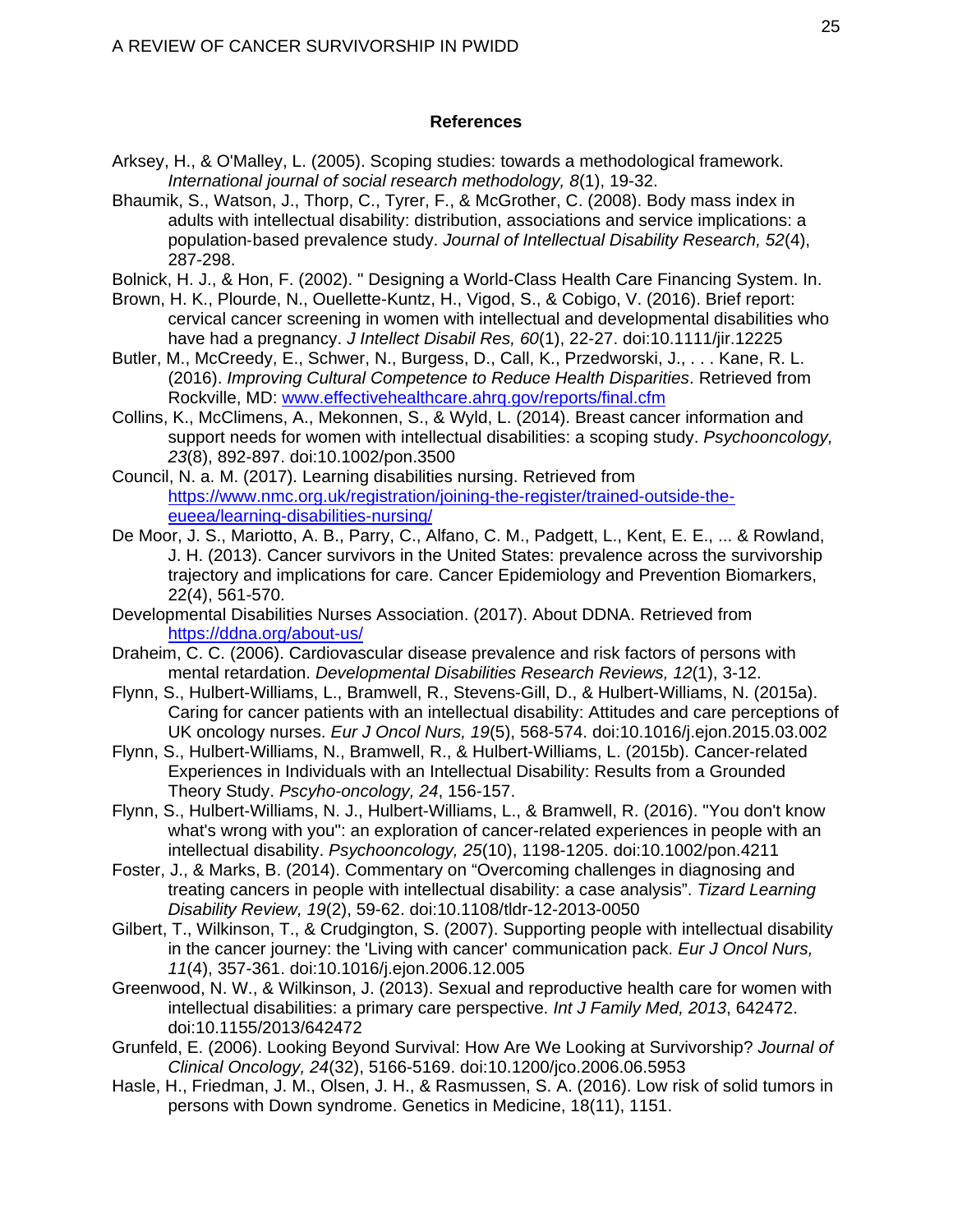Health, L. D. o. (2001). Valuing People: A New Strategy for Learning Disability. A White Paper.

- Hewitt, M., Greenfield, S., & Stovall, E. (Eds.). (2005). *From cancer patient to cancer survivor: Lost in transition*. Washington DC: The National Academies Press.
- Institute of Medicine. (2005). *From cancer patient to cancer survivor: Lost in transition*. Washington DC: The National Academies Press.
- International Agency for Research on Cancer. (2018). Latest global cancer data: Cancer burden rises to 18.1 million new cases and 9.6 million cancer deaths in 2018. Retrieved from https://www.iarc.fr/wp-content/uploads/2018/09/pr263\_E.pdf
- Jain, S. (2006). Care of patients with disabilities: an important and often ignored aspect of family medicine teaching. *FAMILY MEDICINE-KANSAS CITY-, 38*(1), 13.
- Janzen, L. A., David, D., Walker, D., Hitzler, J., Zupanec, S., Jones, H., & Spiegler, B. J. (2015). Pre-Morbid Developmental Vulnerabilities in Children With Newly Diagnosed Acute Lymphoblastic Leukemia (ALL). *Pediatr Blood Cancer, 62*(12), 2183-2188. doi:10.1002/pbc.25692
- Kiani, R., Vahabzadeh, A., Hepplewhite, E. A., Abbas, M., Finnamore, T., Bhaumik, S., & Satge, D. (2014). Overcoming challenges in diagnosing and treating cancers in people with intellectual disability: a case analysis. *Tizard Learning Disability Review, 19*(2), 51-58. doi:10.1108/tldr-02-2013-0019
- LaGrandeur, W., Armin, J., Howe, C. L., & Ali-Akbarian, L. (2018). Survivorship care plan outcomes for primary care physicians, cancer survivors, and systems: a scoping review. *Journal of Cancer Survivorship*. doi:10.1007/s11764-017-0673-5
- Levac, D., Colquhoun, H., & O'Brien, K. K. (2010). Scoping studies: advancing the methodology. *Implement Sci, 5*, 69. doi:10.1186/1748-5908-5-69
- Maly, R. C., Liang, L.-J., Liu, Y., Griggs, J. J., & Ganz, P. A. (2017). Randomized Controlled Trial of Survivorship Care Plans Among Low-Income, Predominantly Latina Breast Cancer Survivors. *Journal of Clinical Oncology, 35*(16), 1814-1821. doi:10.1200/jco.2016.68.9497
- Miller, K. D., Siegel, R. L., Lin, C. C., Mariotto, A. B., Kramer, J. L., Rowland, J. H., . . . Jemal, A. (2016). Cancer treatment and survivorship statistics, 2016. *CA: A Cancer Journal for Clinicians, 66*(4), 271-289. doi:10.3322/caac.21349
- Morin, E. C. (1990). Americans with Disabilities Act of 1990: Social integration through employment. *Cath. UL Rev., 40*, 189.
- National Cancer InstituteDivision of Cancer Control and Population Sciences. (2017). Cancer Control Continuum Retrieved from https://cancercontrol.cancer.gov/od/continuum.html
- Nekhlyudov, L., O'malley, D. M., & Hudson, S. V. (2017). Integrating primary care providers in the care of cancer survivors: gaps in evidence and future opportunities. *The Lancet Oncology*, *18*(1), e30-e38.
- Network, N. H. S. P. C. f. P. w. L. D. (2017). Delivering high quality end of life care for people who have a learning disability. Retrieved from https://www.england.nhs.uk/wpcontent/uploads/2017/08/delivering-end-of-life-care-for-people-with-learning-disability.pdf
- Oeffinger, K. C., Argenbright, K. E., Levitt, G. A., McCabe, M. S., Anderson, P. R., Berry, E., . . . Wollins, D. S. (2014). Models of cancer survivorship health care: moving forward. *Am Soc Clin Oncol Educ Book*, 205-213. doi:10.14694/EdBook\_AM.2014.34.205
- O'Malley, D. M., Davis, S. N., Crabtree, B. F., & Hudson, S. V. (2017). Primary care physicians experiences of caring for cancer survivors: Toward developing a primary careresponsive cancer survivorship research agenda.
- Ouellette-Kuntz, H., Cobigo, V., Balogh, R., Wilton, A., & Lunsky, Y. (2015). The uptake of secondary prevention by adults with intellectual and developmental disabilities. *J Appl Res Intellect Disabil, 28*(1), 43-54. doi:10.1111/jar.12133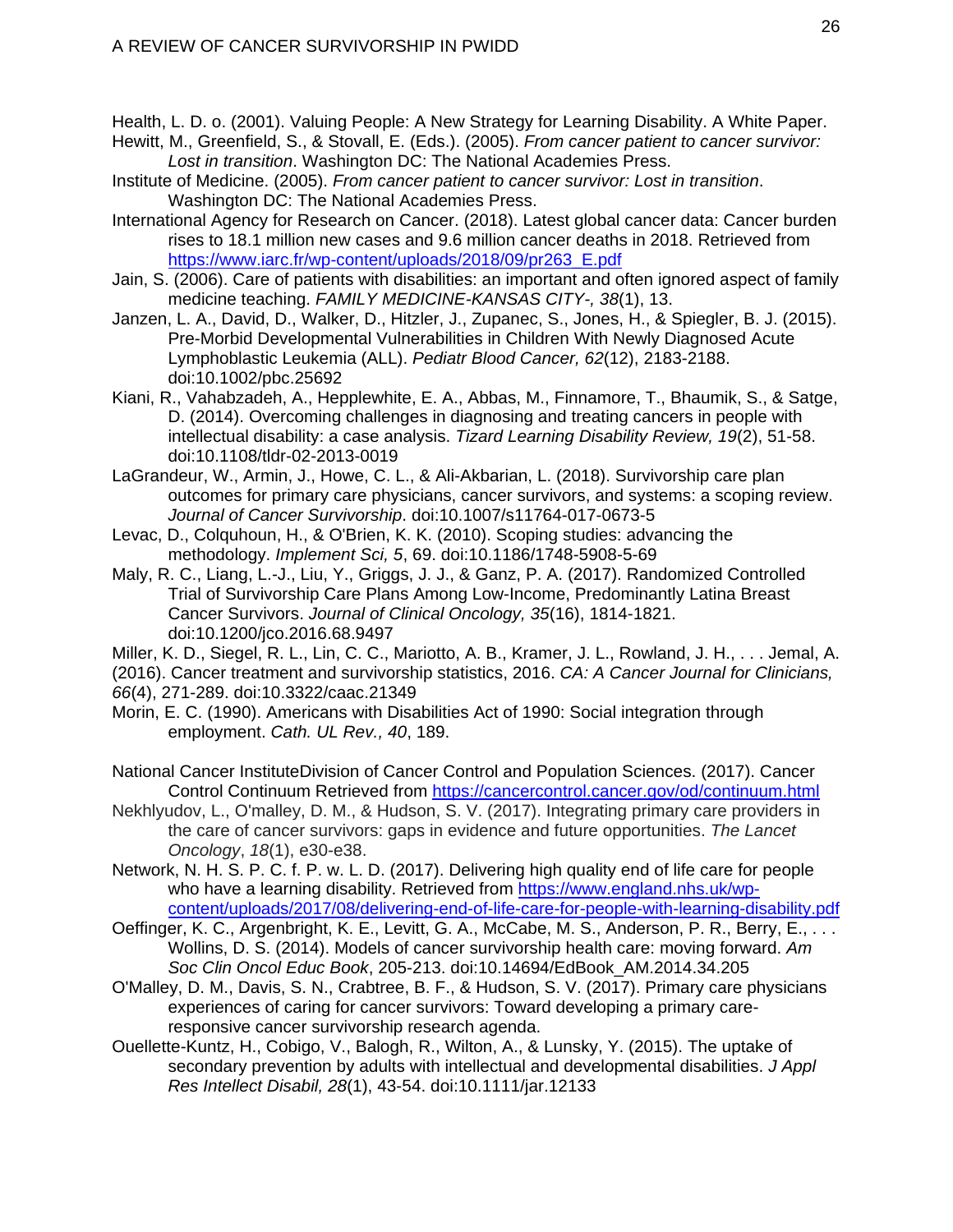- Ouellette-Kuntz, H., Coo, H., Cobigo, V., & Wilton, A. S. (2015). Uptake of colorectal cancer screening among Ontarians with intellectual and developmental disabilities. *PLoS One, 10*(2), e0118023. doi:10.1371/journal.pone.0118023
- Parish, S. L., Son, E., Powell, R. M., & Igdalsky, L. (2018). Reproductive Cancer Treatment Hospitalizations of U.S. Women with Intellectual and Developmental Disabilities. *Intellectual and developmental disabilities, 56*(1), 1-12. doi:http://dx.doi.org/10.1352/1934-9556-56.1.1
- Parish, S. L., Swaine, J. G., Luken, K., Rose, R. A., & Dababnah, S. (2012). Cervical and breast cancer-screening knowledge of women with developmental disabilities. *Intellect Dev Disabil, 50*(2), 79-91. doi:10.1352/1934-9556-50.2.79
- Parish, S. L., Swaine, J. G., Son, E., & Luken, K. (2013a). Determinants of cervical cancer screening among women with intellectual disabilities: evidence from medical records. *Public Health Rep, 128*(6), 519-526. doi:10.1177/003335491312800611
- Parish, S. L., Swaine, J. G., Son, E., & Luken, K. (2013b). Receipt of mammography among women with intellectual disabilities: medical record data indicate substantial disparities for African American women. *Disabil Health J, 6*(1), 36-42. doi:10.1016/j.dhjo.2012.08.004
- Practitioners, R. C. o. G. (2013). Statement 3.11 Care of people with intellectual disability.
- Reichard, A., & Stolzle, H. (2011). Diabetes among adults with cognitive limitations compared to individuals with no cognitive disabilities. *Intellectual and developmental disabilities, 49*(3), 141-154.
- Reichard, A., Stolzle, H., & Fox, M. H. (2011). Health disparities among adults with physical disabilities or cognitive limitations compared to individuals with no disabilities in the United States. *Disability and health journal, 4*(2), 59-67.
- Satge, D., Kempf, E., Dubois, J. B., Nishi, M., & Tredaniel, J. (2016). Challenges in Diagnosis and Treatment of Lung Cancer in People with Intellectual Disabilities: Current State of Knowledge. *Lung Cancer Int, 2016*, 6787648. doi:10.1155/2016/6787648
- Sullivan, S. G., & Hussain, R. (2008). Hospitalisation for cancer and co-morbidities among people with learning disability in Australia. *British Journal of Learning Disabilities, 36*(3), 191-197.
- Sullivan, S. G., Hussain, R., Glasson, E. J., & Bittles, A. H. (2007). The profile and incidence of cancer in Down syndrome. *J Intellect Disabil Res, 51*(Pt 3), 228-231. doi:10.1111/j.1365- 2788.2006.00862.x
- Sullivan, S. G., Hussain, R., Threlfall, T., & Bittles, A. H. (2004). The incidence of cancer in people with intellectual disabilities. Cancer Causes & Control, 15(10), 1021-1025.
- Swaine, J. G., Parish, S. L., Luken, K., Son, E., & Dickens, P. (2014). Test of an intervention to improve knowledge of women with intellectual disabilities about cervical and breast cancer screening. *J Intellect Disabil Res, 58*(7), 651-663. doi:10.1111/jir.12062
- Tretarre, B., Bourgarel, S., Stoebner-Delbarre, A., Jacot, W., Bessaoud, F., & Satge, D. (2017). Breast cancer and screening in persons with an intellectual disability living in institutions in France. *J Intellect Disabil Res, 61*(3), 266-278. doi:10.1111/jir.12336
- Truesdale-Kennedy, M., Taggart, L., & McIlfatrick, S. (2011). Breast cancer knowledge among women with intellectual disabilities and their experiences of receiving breast mammography. *Journal of Advanced Nursing, 67*(6), 1294-1304. doi:10.1111/j.1365- 2648.2010.05595.x
- Tuffrey-Wijne, I., Bernal, J., & Hollins, S. (2010). Disclosure and understanding of cancer diagnosis and prognosis for people with intellectual disabilities: findings from an ethnographic study. *Eur J Oncol Nurs, 14*(3), 224-230. doi:10.1016/j.ejon.2010.01.021
- Tuffrey-Wijne, I., Bernal, J., Jones, A., Butler, G., & Hollins, S. (2006). People with intellectual disabilities and their need for cancer information. *Eur J Oncol Nurs, 10*(2), 106-116. doi:10.1016/j.ejon.2005.05.005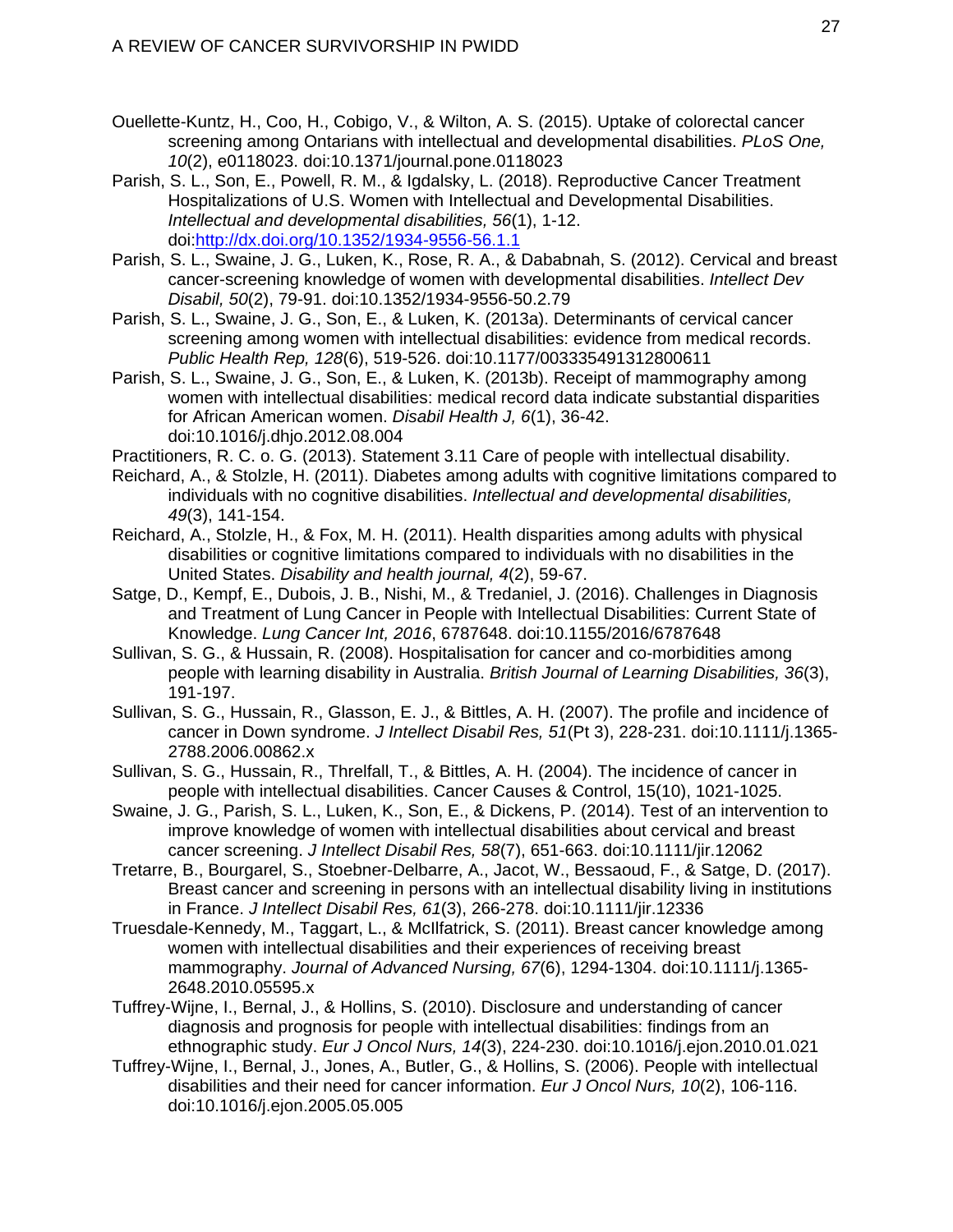- Tuffrey-Wijne, I., Giatras, N., Butler, G., Cresswell, A., Manners, P., & Bernal, J. (2013). Developing guidelines for disclosure or non-disclosure of bad news around life-limiting illness and death to people with intellectual disabilities. *J Appl Res Intellect Disabil, 26*(3), 231-242. doi:10.1111/jar.12026
- Tyler, C. V., Zyzanski, S. J., Panaite, V., & Council, L. (2010). Nursing Perspectives on Cancer Screening in Adults With Intellectual and Other Developmental Disabilities. *Intellectual and developmental disabilities, 48*(4), 271-277. doi:10.1352/1934-9556-48.4.271
- Vermeir, P., Vandijck, D., Degroote, S., Peleman, R., Verhaeghe, R., Mortier, E., . . . Vogelaers, D. (2015). Communication in healthcare: a narrative review of the literature and practical recommendations. *International Journal of Clinical Practice, 69*(11), 1257-1267. doi:10.1111/ijcp.12686
- Wilkinson, J. E., & Cerreto, M. C. (2008). Primary care for women with intellectual disabilities. *J Am Board Fam Med, 21*(3), 215-222. doi:10.3122/jabfm.2008.03.070197
- Williamson, H. J., Contreras, G. M., Rodriguez, E. S., Smith, J. M., & Perkins, E. A. (2017). Health care access for adults with intellectual and developmental disabilities: A scoping review. *OTJR: occupation, participation and health, 37*(4), 227-236.
- Wittenberg, E., Reb, A., & Kanter, E. (2018). Communicating with Patients and Families Around Difficult Topics in Cancer Care Using the COMFORT Communication Curriculum. In Seminars in oncology nursing (Vol. 34, No. 3, pp. 264-273). WB Saunders.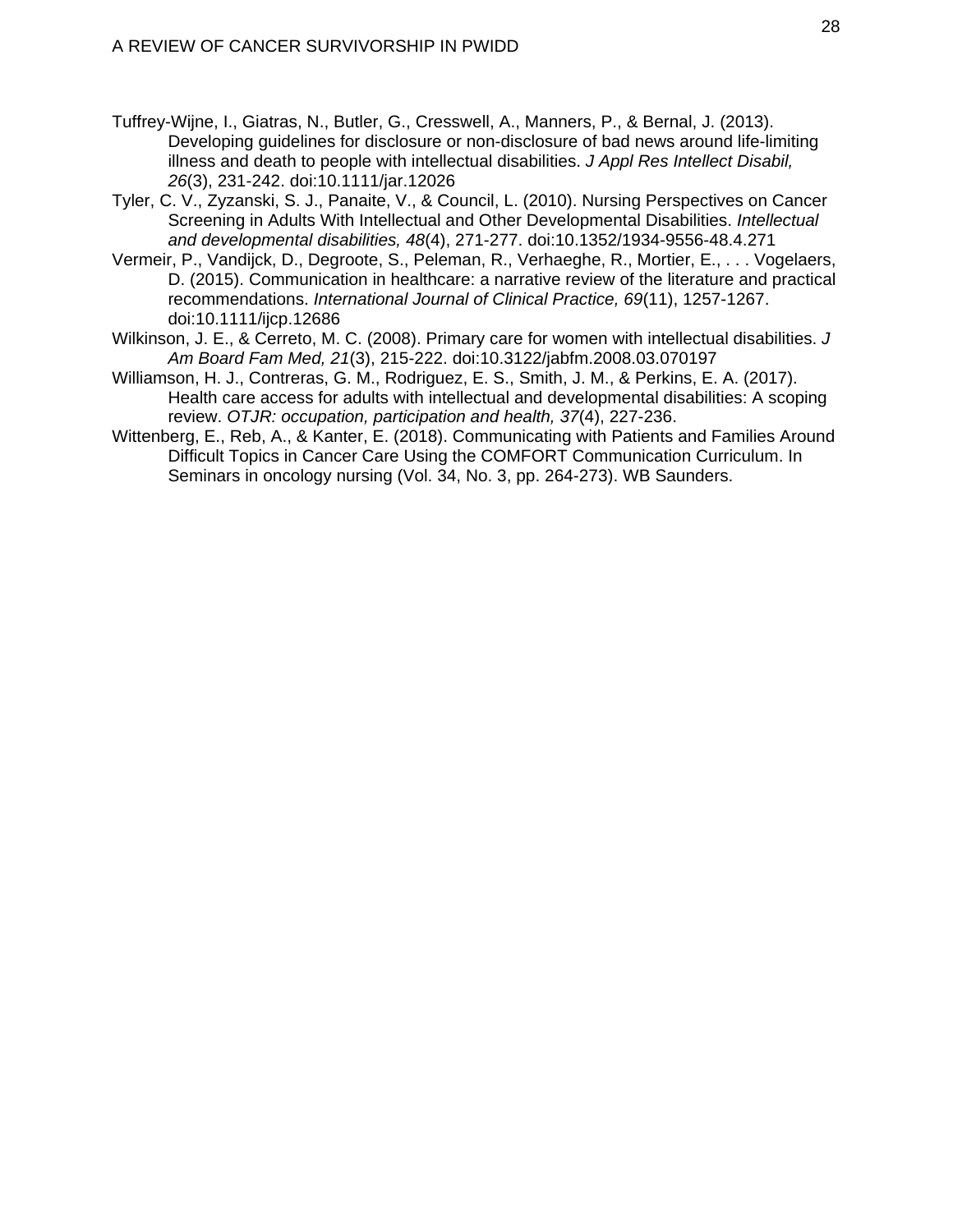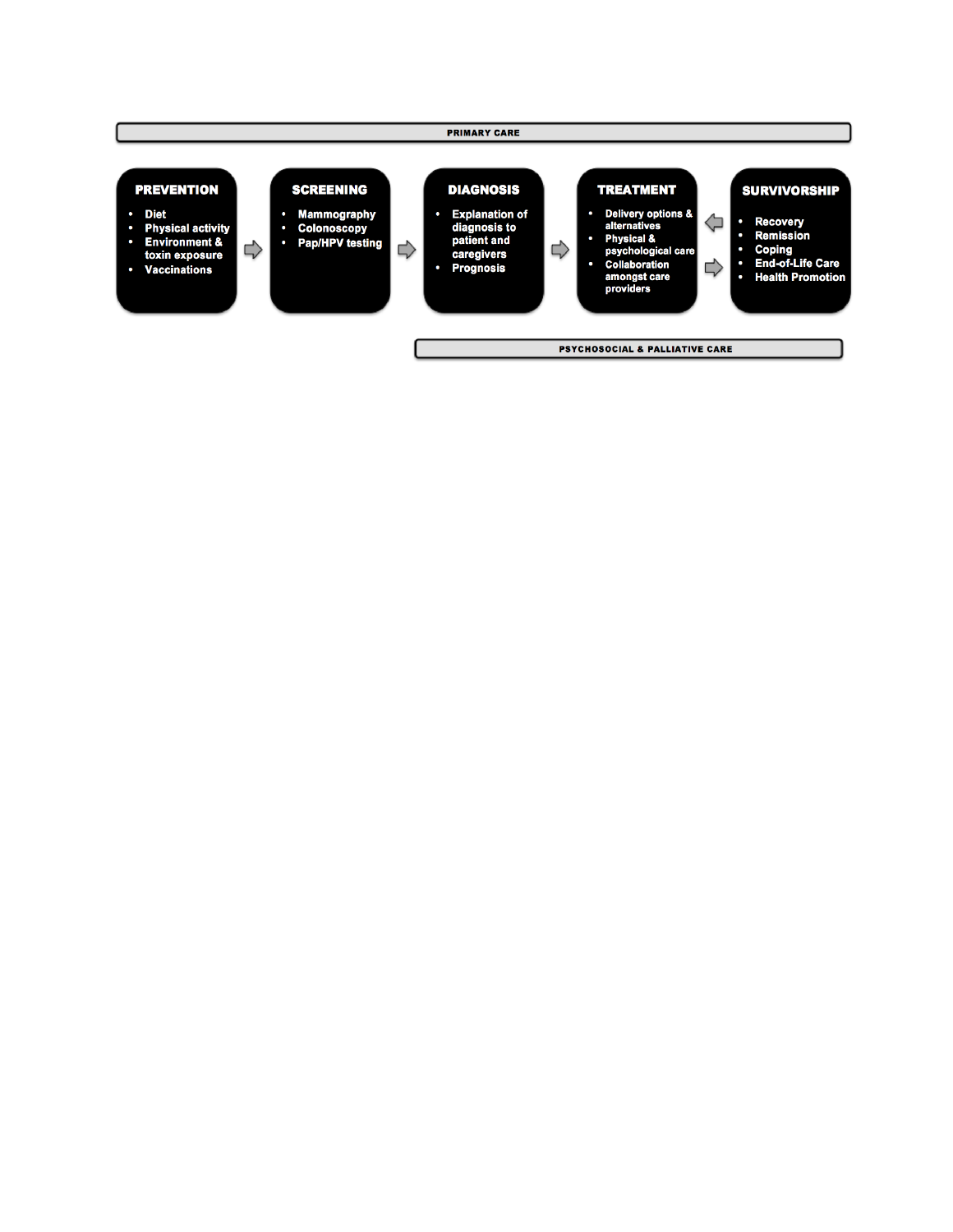